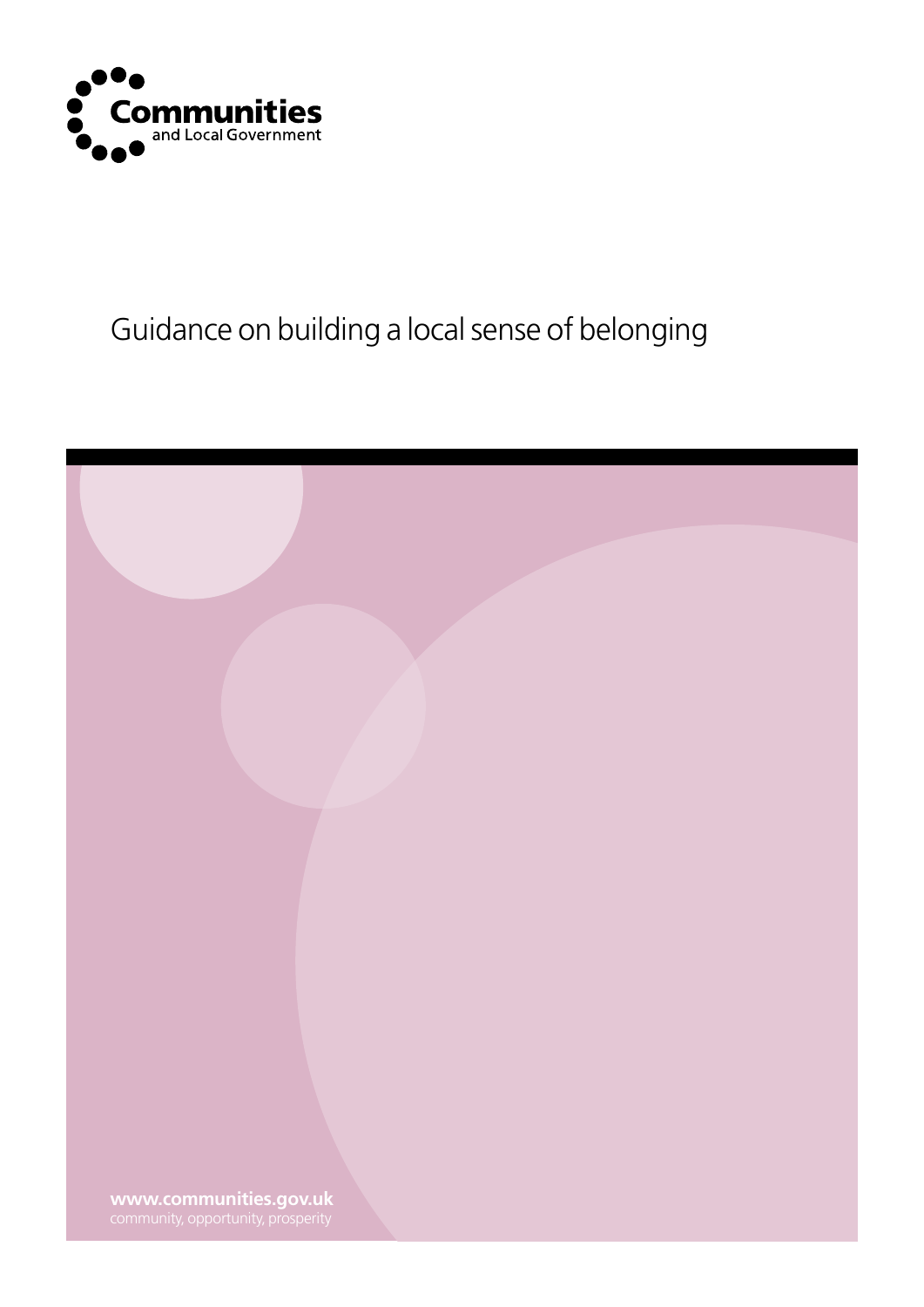

## Guidance on building a local sense of belonging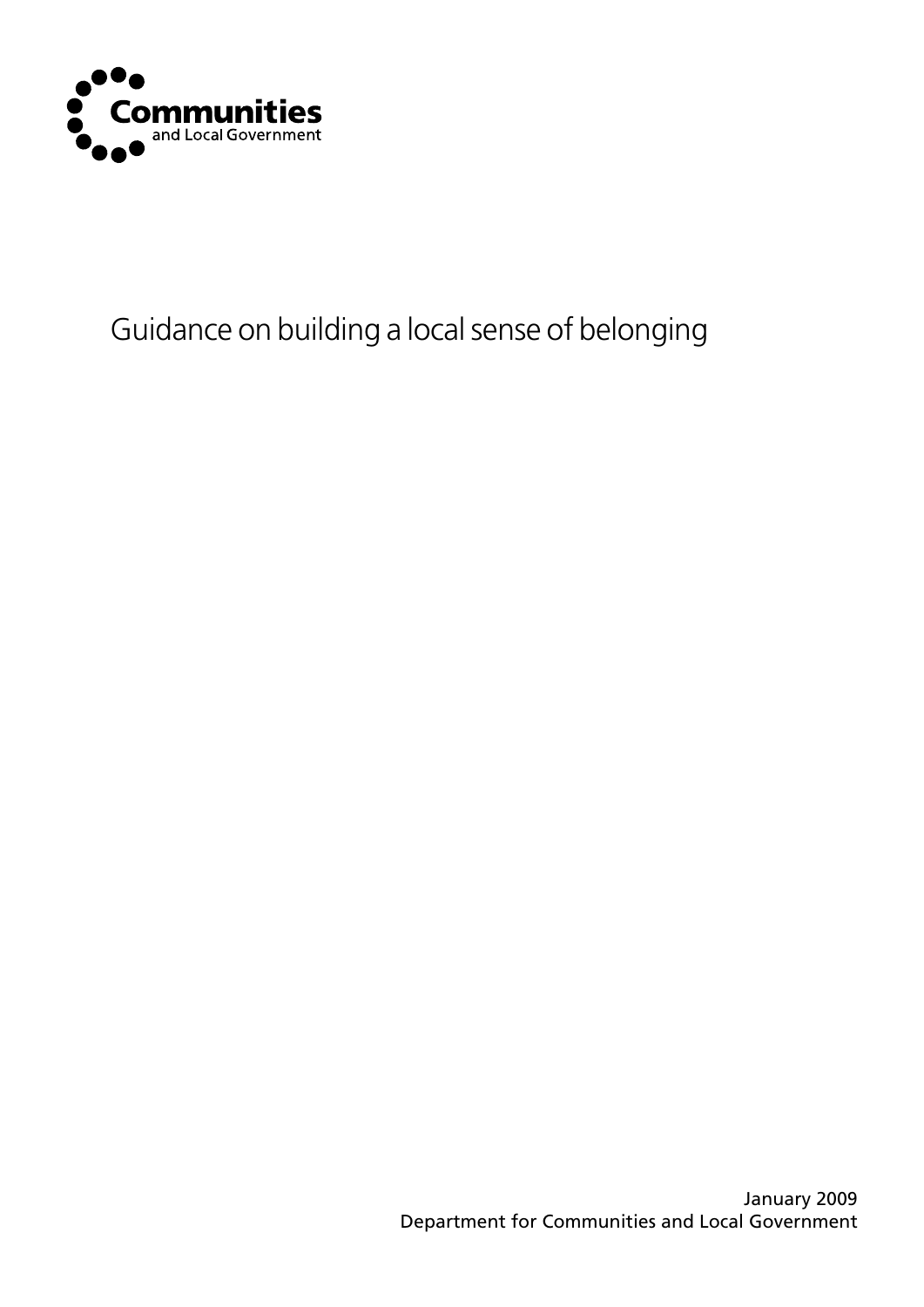Communities and Local Government Eland House Bressenden Place London SW1E 5DU Telephone: 020 7944 4400 Website: www.communities.gov.uk

*© Crown Copyright, 2009*

*Copyright in the typographical arrangement rests with the Crown.*

*This publication, excluding logos, may be reproduced free of charge in any format or medium for research, private study or for internal circulation within an organisation. This is subject to it being reproduced accurately*  and not used in a misleading context. The material must be acknowledged as Crown copyright and the title *of the publication specified.*

Any other use of the contents of this publication would require a copyright licence. Please apply for a Click-Use Licence for core material at www.opsi.gov.uk/click-use/system/online/pLogin.asp, or by writing to the Office of Public Sector Information, Information Policy Team, Kew, Richmond, Surrey TW9 4DU

e-mail: licensing@opsi.gov.uk

If you require this publication in an alternative format please email alternativeformats@communities.gsi.gov.uk

Communities and Local Government Publications PO Box 236 Wetherby West Yorkshire LS23 7NB Tel: 0300 123 1124 Fax: 0300 123 1125 Email: communities@capita.co.uk Online via the Communities and Local Government website: www.communities.gov.uk

January 2009

Product Code: 08CFD05689

ISBN: 978-1-4098-0963-0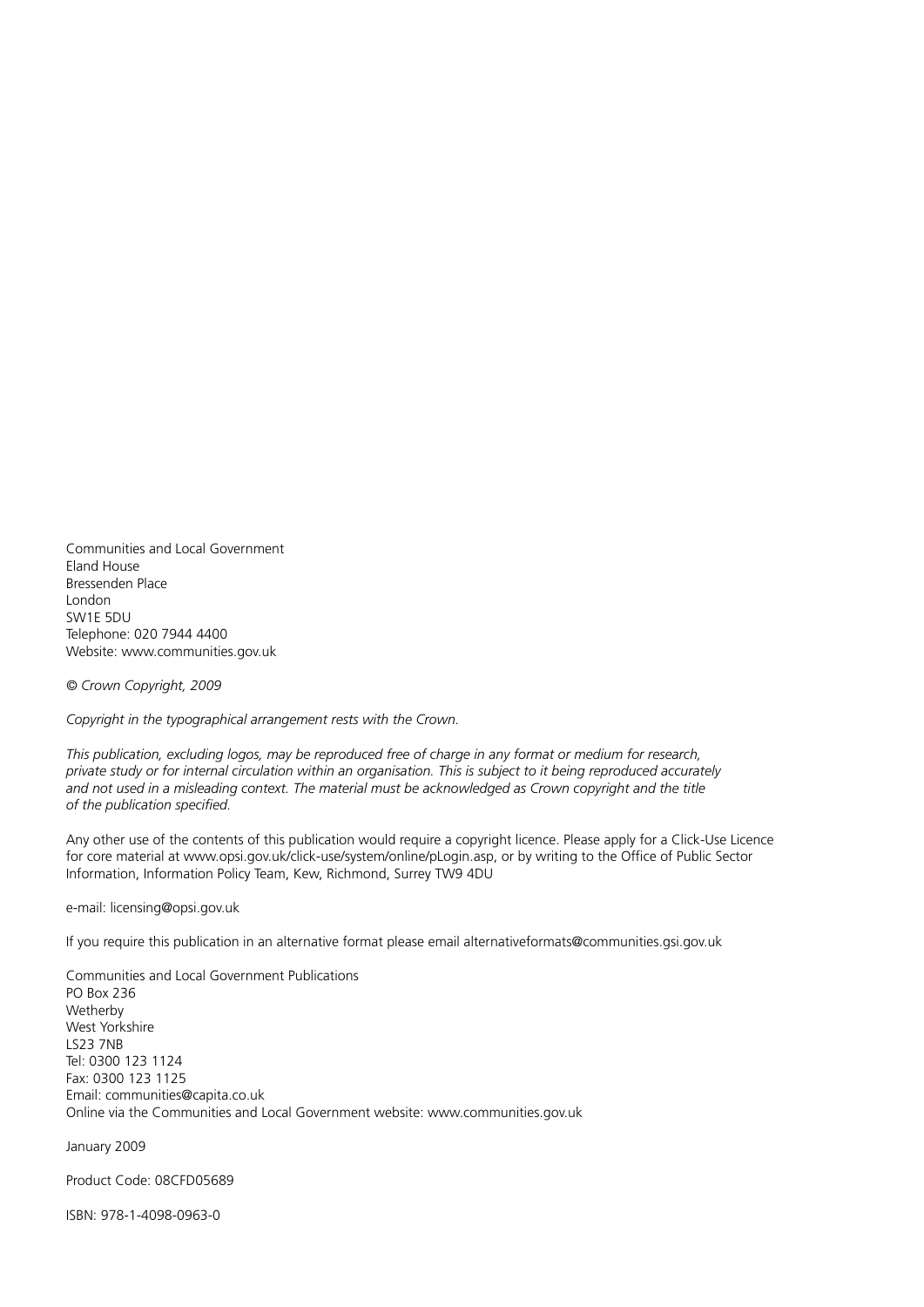# Foreword



In a fast-moving world, with busy lives and complex challenges, it is easy to feel isolated and detached. While social networking sites can connect us with friends all across the world, we may not know our neighbours well enough to have a cup of tea with them. We may be cautious, distant, and suspicious of others.

A sense of belonging to your community helps to overcome that. People who feel that they belong to their local area will get involved with local schemes and initiatives, will help their neighbours, will challenge inappropriate behaviour, will welcome newcomers and help them settle. They will pull together in a

crisis and join together in a celebration. All this helps to build cohesive, empowered and active communities. And we know that three quarters of people strongly feel they belong to their area.

I want everyone to share in this positive feeling – to feel included, welcomed and wanting to give something back. Though of course, this is not something that can be achieved or built overnight. And it cannot be forced. It needs to be grown and nurtured.

Like other cohesion work, building a sense of belonging needs long term and sustained action. It also needs to reflect local circumstances and build on the history and geography of local areas. Different areas will prioritise different issues, For some this might be about communications, for others it might be a series of local events to build belonging.

Last year we worked with the Citizenship Foundation to publish the Citizens' Day Framework. This guidance is the next step and suggests ways in which councils, voluntary groups and other organisations can encourage a sense of belonging. There are some excellent examples of good practice – which you may want to consider or adapt to your own circumstances. I hope that you will find this a useful resource if you want to support local residents to have a greater sense of belonging to their village, town or city.

Welklear

Rt Hon Hazel Blears Secretary of State for Communities and Local Government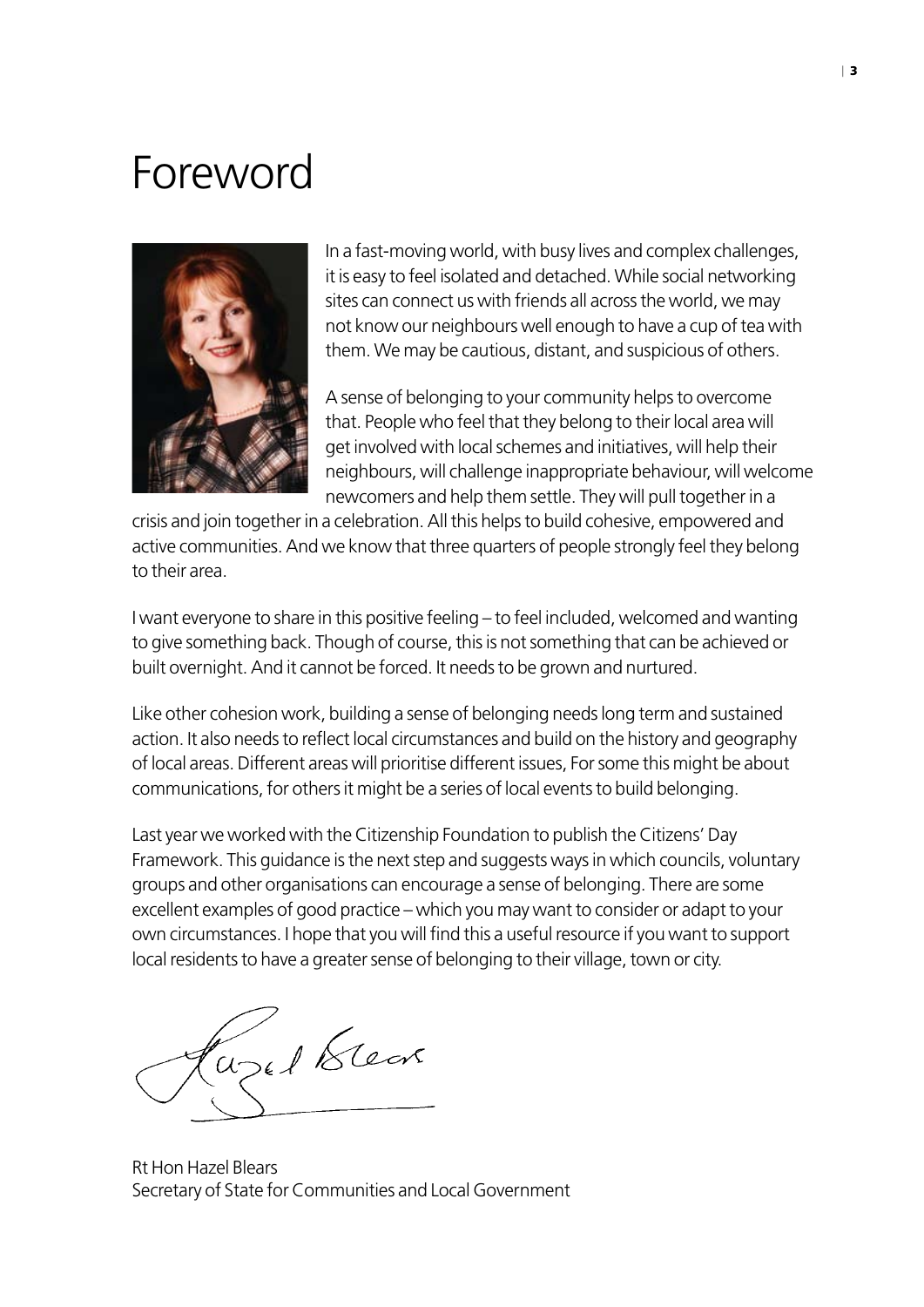# **Contents**

| <b>Executive Summary</b><br>1. Background<br>2. Key findings from research<br>3. Developing a local vision as part of the Sustainable<br><b>Community Strategy</b> | 6  |
|--------------------------------------------------------------------------------------------------------------------------------------------------------------------|----|
|                                                                                                                                                                    | 7  |
|                                                                                                                                                                    | 9  |
|                                                                                                                                                                    | 10 |
| 4. Specific initiatives                                                                                                                                            | 13 |
| 4.1 Communicating the vision                                                                                                                                       | 13 |
| 4.2 Use history, key events in the past and local memories                                                                                                         | 16 |
| 4.3 Use geographical features and key buildings, parks and other symbols                                                                                           | 19 |
| 4.4 Use symbolic events – celebrations, festival, carnivals                                                                                                        | 20 |
| 4.5 Use activities and shared interests – arts and culture, sport                                                                                                  | 21 |
| 4.6 Welcome new residents                                                                                                                                          | 23 |
| 4.7 Use activities to promote empowerment                                                                                                                          | 25 |
| <b>Annex A: Further Evidence</b>                                                                                                                                   | 26 |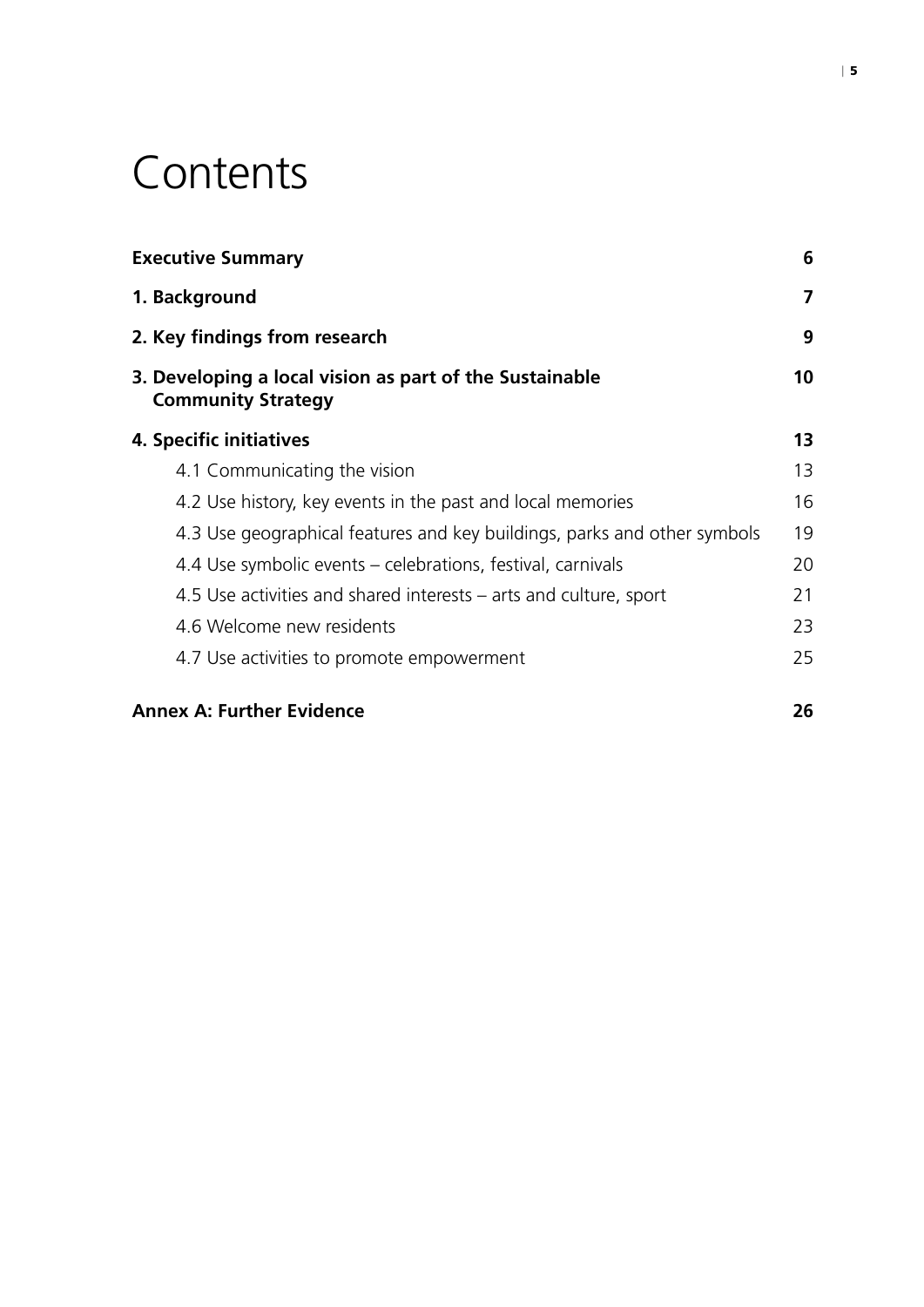## <span id="page-5-0"></span>**Executive Summary**

- People have multiple parts to their identities, with different parts coming to the fore in different circumstances. This means that building up the part of identity which is a local sense of belonging will not be at the expense of other parts of identity
- People want to belong and can change elements of their identity more easily than in the past, providing the opportunity to increase local sense of belonging
- Building a local sense of belonging needs to focus on the things we have in common and so be inclusive, rather than place of birth or ethnicity, which are exclusive
- Local areas may wish to develop a local vision following consultation with the public and other key local stakeholders
- Local areas may also wish to undertake specific initiatives including:
	- Communicating the vision
	- Using history, key events in the past and local memories
	- Using geographical features and key buildings, parks and other symbols
	- Using symbolic events celebrations, festival, carnivals
	- Using activities and shared interests arts and culture, sport
	- Welcoming new residents
	- Using activities to promote empowerment.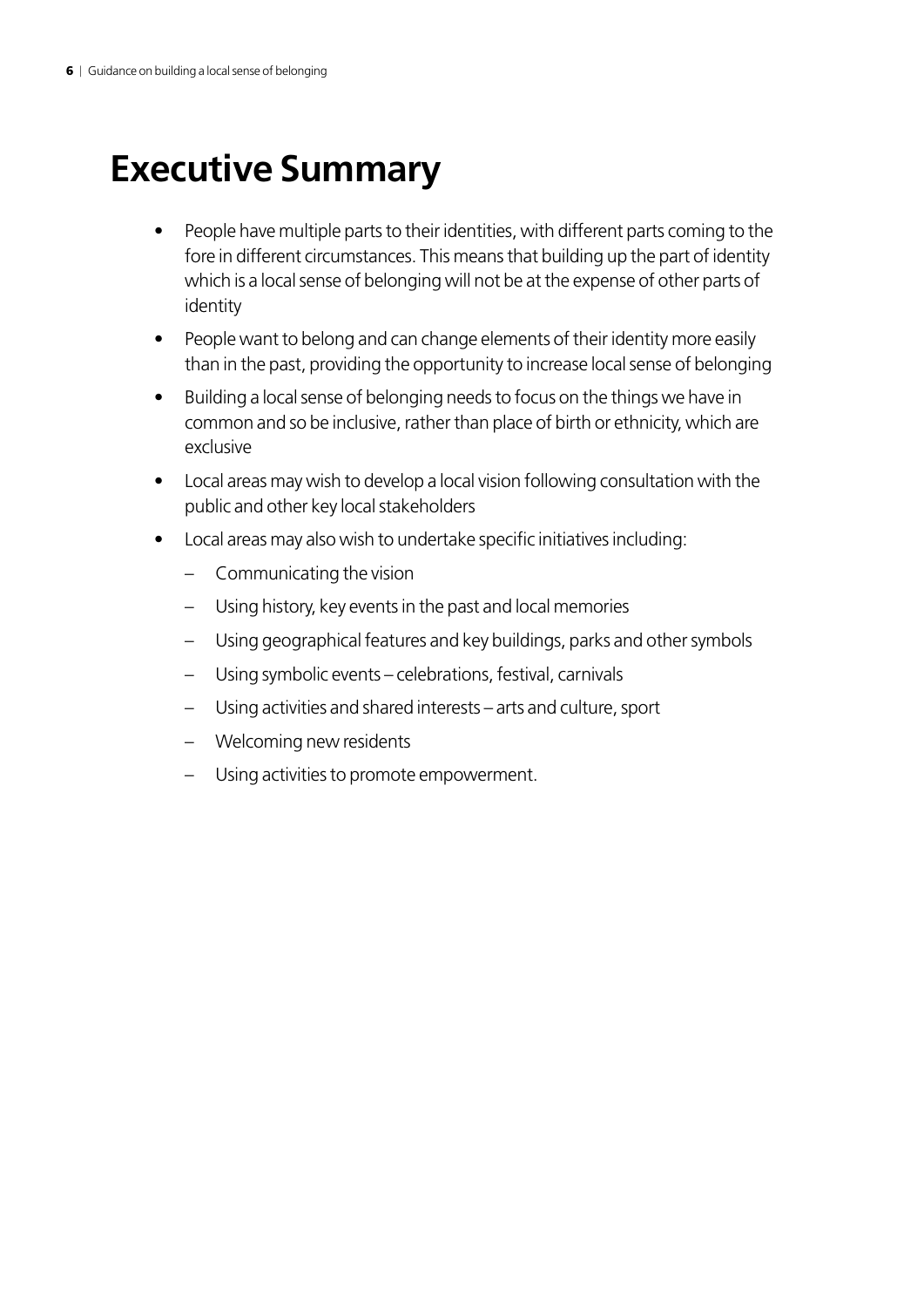# <span id="page-6-0"></span>Section 1

## **Background**

### Evidence

Analysis has shown that a sense of belonging to the immediate neighbourhood is a key indicator of community cohesion. The Citizenship Survey 2007-08 found that 75 per cent of people nationally feel they belong strongly to their neighbourhood, including 34 per cent who said they belonged very strongly. The proportion of people who said they belonged strongly to their neighbourhood has increased since 2003 (70%), but is unchanged from 2005. The widest variation is for people aged between 16 and 34 who are less likely than other adult age groups to feel a strong sense of belonging to their local neighbourhood.

The percentage of people who feel that they belong to their neighbourhood is the second indicator in the national indicator set. The target is that the Places Survey shows an improvement in the majority of the local authorities who have adopted the indicator as part of their Local Area Agreement (LAA); along with the Citizenship Survey showing no national decline. Local level data for this indicator will first be collected through the 2008 Places survey, so at the time of writing we do not know to what extent belonging to the neighbourhood varies between different areas.

## Our approach to building cohesion

The Cohesion Delivery Framework overview document sets out eight key principles on cohesion:

- Cohesion is relevant to all parts of the country
- Building cohesion has wider benefits to individuals, groups and communities
- Solutions are local and one size does not fit all
- Cohesion is about all parts of the community, not just race and faith issues
- Improving cohesion is about multiple actions tackling a range of causal factors
- Improving cohesion is about both targeted actions and taking account of cohesion in the delivery of other services
- $\bullet$  Good practice in one place may not be transferable to another but it may inspire an action that will work in another place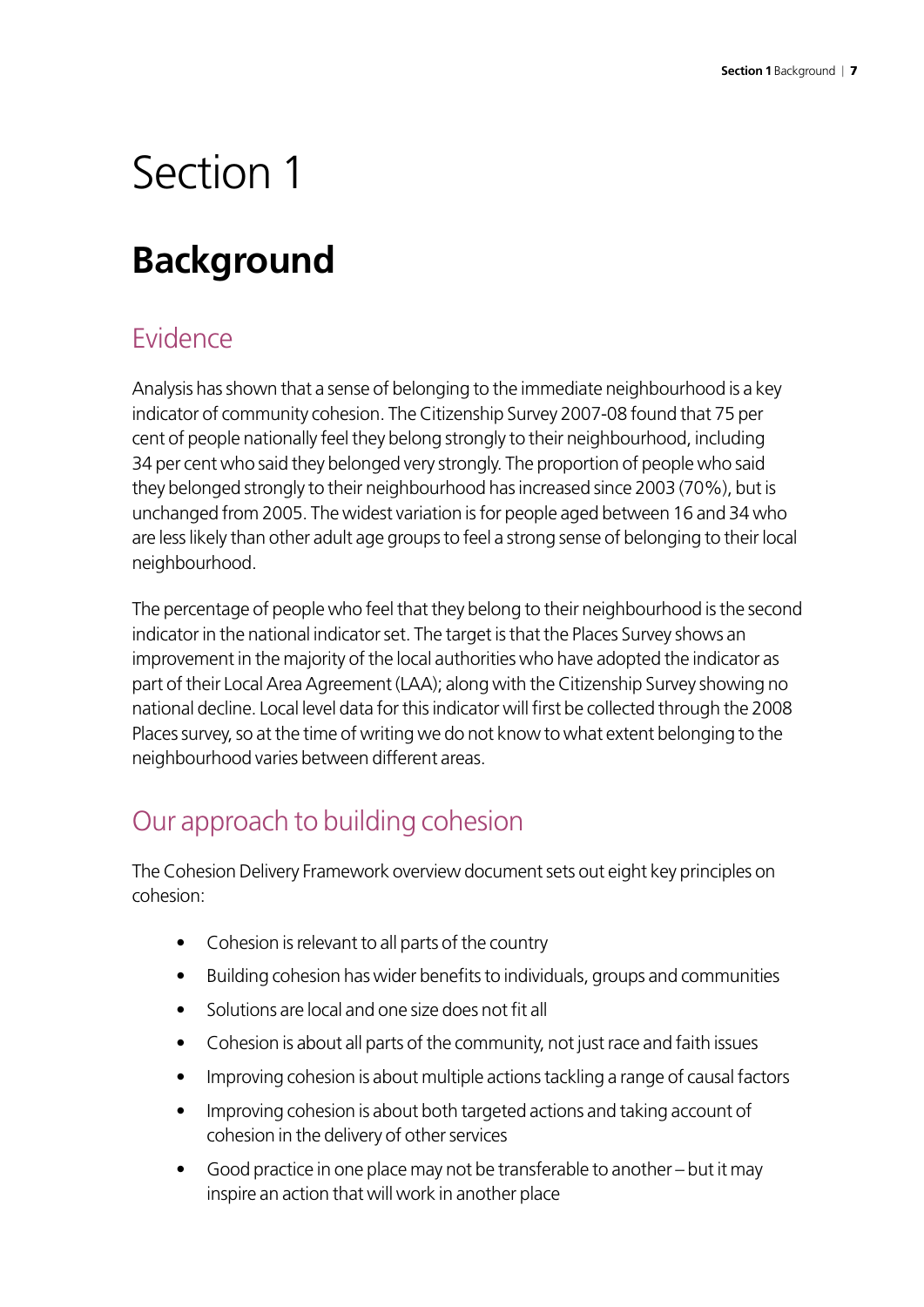• Delivery is about common sense solutions that will help people get along better, that is what will make the vision a reality.

It then suggests a number of ways in which local work to build cohesion can reflect these principles:

- Undertaking an exercise to identify the key issues for cohesion
- Deciding on a set of actions depending on the local issues faced. And some pitfalls to avoid
- Making use of current guidance and good practice
- Planning for delivery through local partnership working.

### Who this guidance is for and how it should be used

This guidance is aimed at local cohesion practitioners and will be particularly relevant where they are working in areas where building a sense of belonging is a key priority, or where it supports the delivering of improved community cohesion in other areas.

This guidance is not a blueprint for action. We are not suggesting that local areas take all the actions that it suggests or that we have covered all the actions that could be taken. Instead local areas should prioritise actions on the basis of their local mapping.

We plan to revise this guidance on the basis of local experience and so would be grateful to receive comments on it, whether they are suggestions for improvement or information about projects which have succeeded or failed.

We have set up an email address for such comments: **[cohesion.guidance@communities.gov.gsi.uk](mailto:cohesion.guidance@communities.gsi.gov.uk)**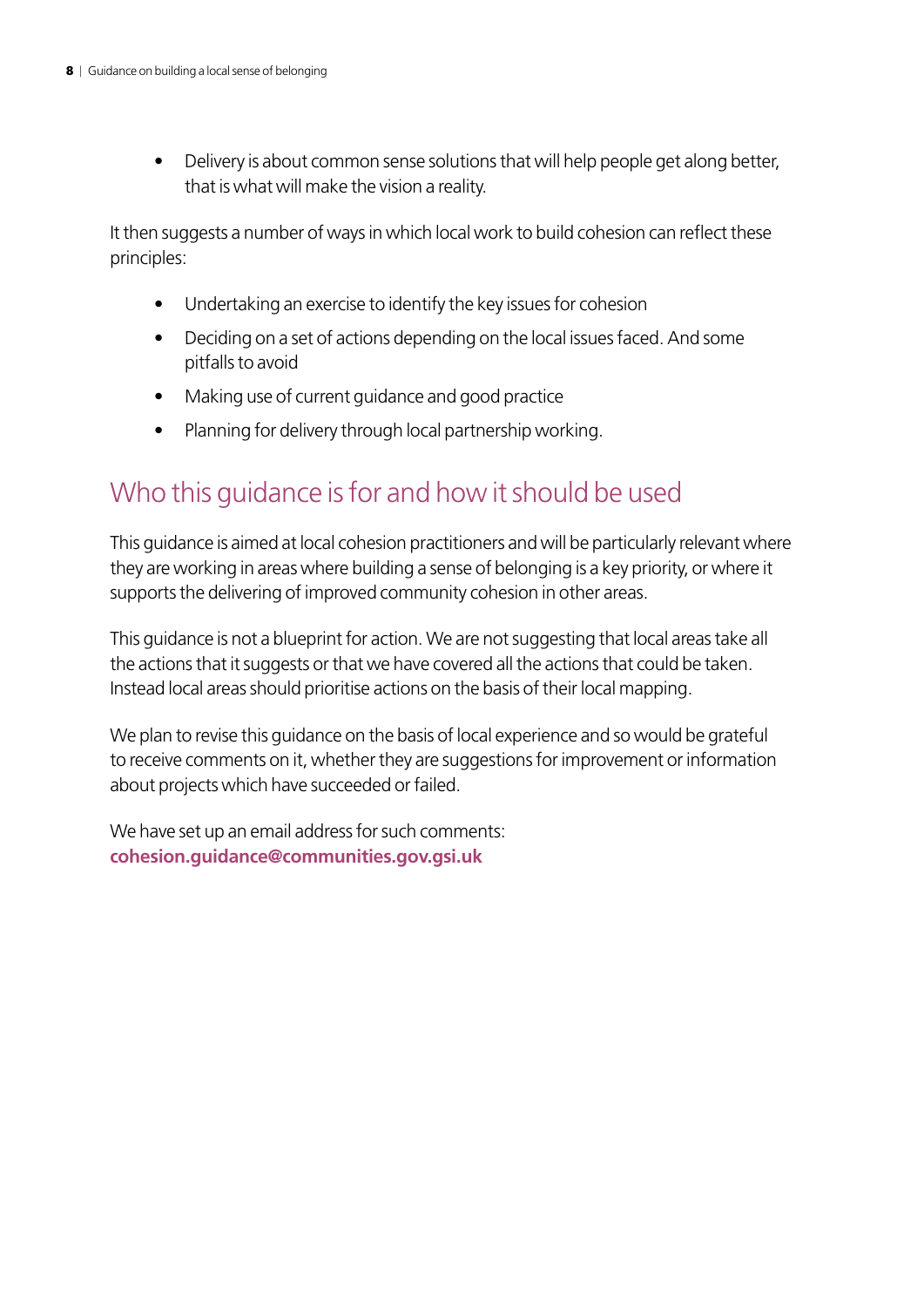# <span id="page-8-0"></span>Section 2

# **Key findings from research**

To inform our thinking about this guidance, we have reviewed research about people's identity and sense of belonging. Based on the research, we have reached the following conclusions (Annex A quotes examples of research which back this up):

- How a person feels about their neighbourhood is based upon a combination of their personal history, characteristics and perceptions, and how these interact with a particular place and the other people who live there
- People are increasingly identifying with their neighbourhood as a source of reassurance and connectedness in an ever more complex world
- Black and minority ethnic people are more likely to identify with their neighbourhood; as are people who live in rural areas
- People have multiple parts to their identities, with different parts coming to the fore in different circumstances. This means that building up the part of identity which is a local sense of belonging will not be at the expense of other parts of identity
- And that there is no clash between building a sense of local belonging and the importance of building a sense of national belonging
- Some parts of identity are fixed (eg place of birth or ethnicity) and others are flexible (eg values and interests). So building an inclusive local sense of belonging means helping people to move away from understandings of belonging that are based on fixed elements to an understanding that is more about what people have in common such as civic values and the local facilities they share
- People want to belong and can change the flexible elements of their identity more easily than in the past, providing the opportunity to increase local sense of belonging
- Building a local sense of belonging is about reaching: newcomers who are looking for something to sign up to; existing residents who feel marginalised and who need to be supported to adapt to change; and existing residents who lack pride in their neighbourhood.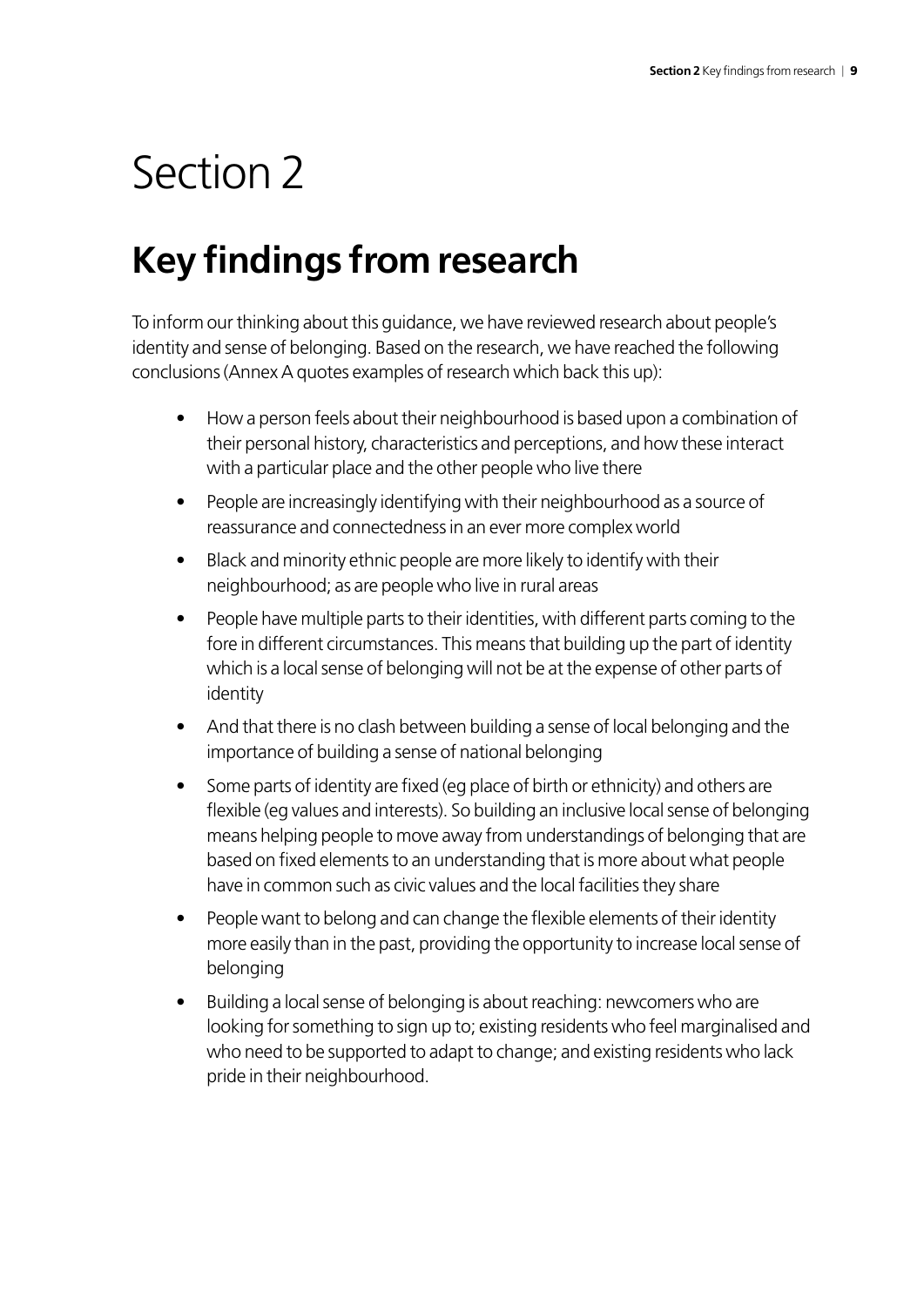# <span id="page-9-0"></span>Section 3

## **Developing a local vision as part of the Sustainable Community Strategy**

All local areas have produced a Sustainable Community Strategy which sets out a shared vision and a shared sense of priorities for a place. Communities and Local Government 2008 guidance on this was set out in *Creating Strong, Safe and Prosperous Communities*<sup>1</sup> . Local areas will have developed this in consultation with local people and local partners through the Local Strategic Partnership.

Some local areas have taken the opportunity to develop a statement about cohesion and local belonging as part of their Sustainable Community Strategy. This can provide a useful starting point for mainstreaming community cohesion and local belonging and ensure linkages are made for improving community cohesion. If your area has not already done this, it can be a useful first step on work to develop a local sense of belonging.

#### **Stoke-on-Trent**

From the Stoke-on-Trent community cohesion strategy *Sticking Together*:

**The Vision for our Community Cohesion Strategy is to ensure that Stoke-on-Trent is:**

#### *A city where people choose to live because our values are underpinned by equality, commonality and respect for diversity.*

This vision will guide people when they come together to reach decisions for the benefit of their communities. It will be achieved by concentrating on the following six priorities that have been identified by wide-ranging research and consultation:

- to tackle, prevent and manage community tensions
- to address disadvantage and resolve inequalities
- to improve direct channels of communications and information
- to create a visible cultural partnership and develop a sense of belonging
- to promote engagement and effective involvement
- to make sure that young people are at the heart of community cohesion.

<sup>1</sup> www.communities.gov.uk/publications/localgovernment/strongsafeprosperous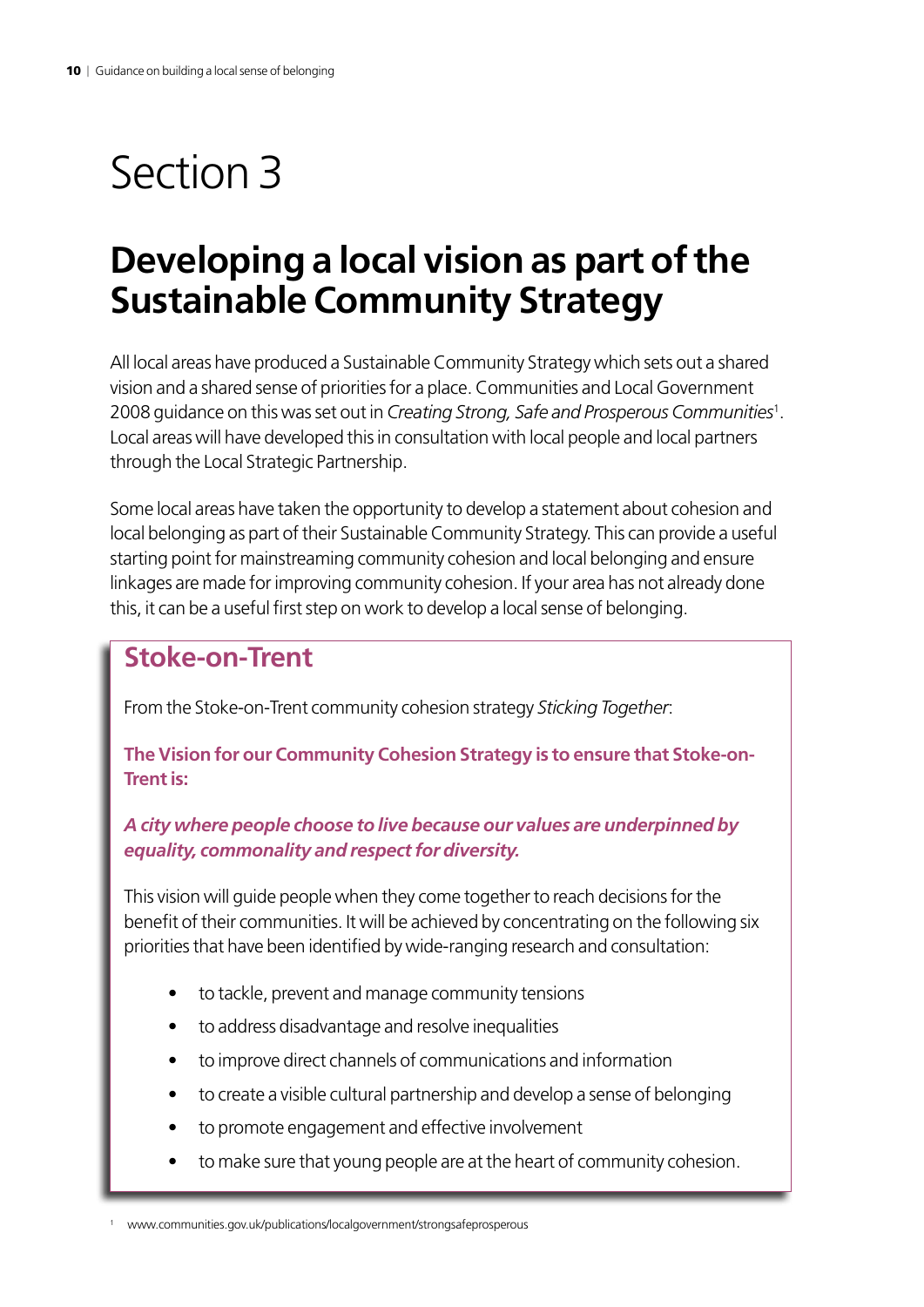### **Oldham**

The Oldham Community strategy includes:

*The Borough of Oldham will be a place in which people are well educated, with a thriving economy providing people with decent jobs; which has an attractive and healthy environment; where people are safe and live together peacefully; where everyone receives equality of treatment and people treat each other with respect; which welcomes visitors and where people are proud to say they belong.*

#### **Tameside**

Tameside has the following vision in its community strategy:

*We want a cohesive community, where there are strong and positive relationships between people from all backgrounds and cultures, in the workplace, schools and neighbourhoods, and where all people have similar life opportunities.*

### **Peterborough**

Peterborough has the following vision in its community strategy:

*The Greater Peterborough will be a truly harmonious community with a sense of pride and identity. The region will be famous for its levels of community engagement and for its two-way communication. People will feel involved and engaged. People will understand and value the contribution that Peterborough's different communities make to the life of Peterborough. They will feel free to celebrate their own cultural identity: whether that is as a rural, ethnic or faith community.*

If your area decides to do this, the local vision will need to reflect local experience, issues and values. It may help to ask those you engage with some of the following questions:

- What does it mean to people to live in this neighbourhood?
- What symbolises this neighbourhood?
- What do outsiders think of this neighbourhood?
- What are the perceived and actual disparities within the community?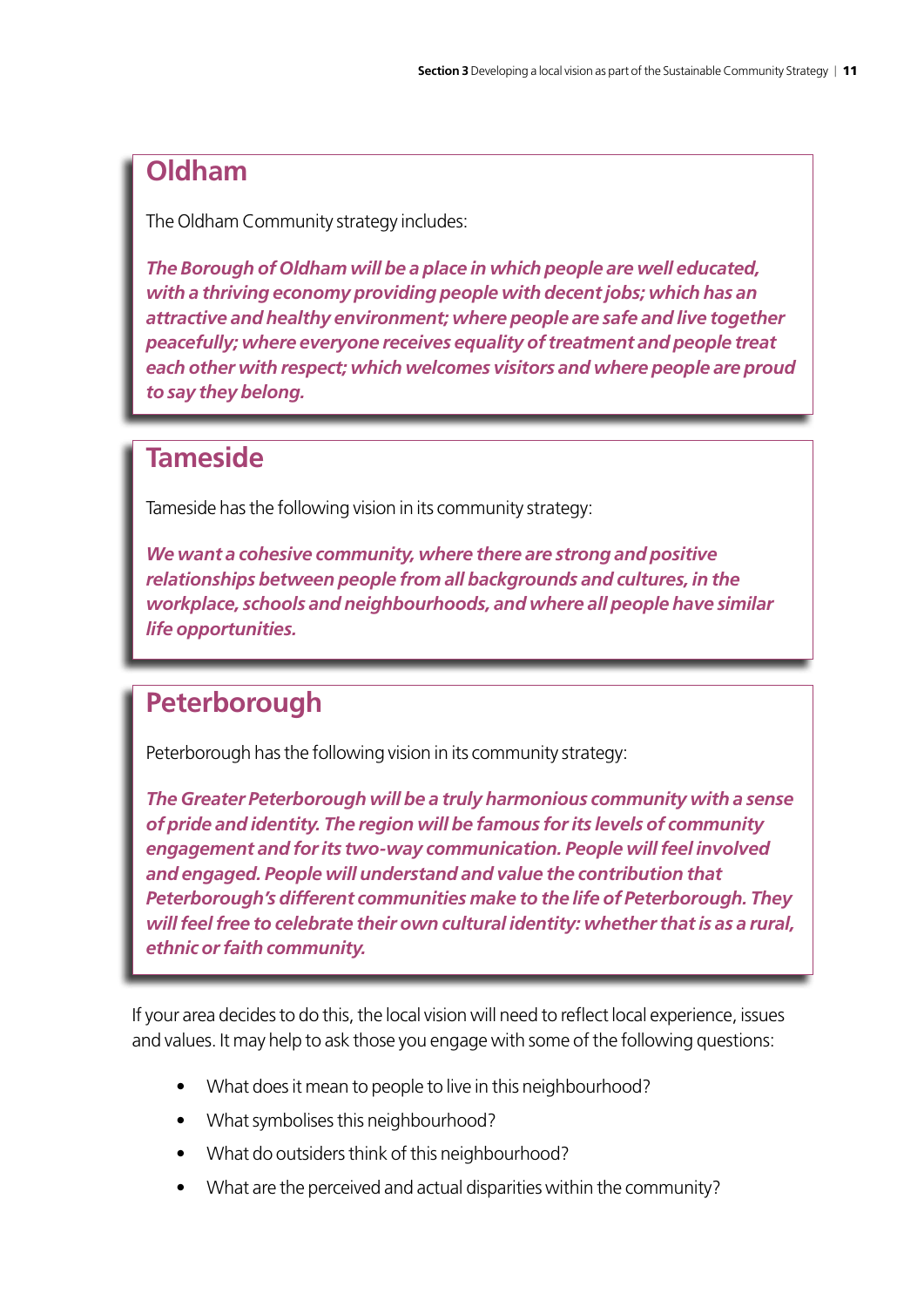- What are people's aspirations for how the physical environment should look and feel?
- What could be the best way of getting people to work together to prevent discrimination that is based on race, religion and belief, sexual orientation, socio-economic status, disability and age?
- What types of interaction do you want to promote in your community?
- • What makes for a cohesive community?
- How to develop pride in the neighbourhood?
- What are the values which we believe should underpin our vision for a cohesive community?
- How to work together to address common concerns?
- How to welcome newcomers and helping both them and the local community to adjust?

You could also use the 2008 definition of community cohesion as a starting point for discussions:

Community Cohesion is what must happen in all communities to enable different groups of people to get on well together.

A key contributor to community cohesion is integration which is what must happen to enable new residents and existing residents to adjust to one another.

A vision of an integrated and cohesive community is based on three foundations:

- People from different backgrounds having similar life opportunities
- People knowing their rights and responsibilities
- People trusting one another and trusting local institutions to act fairly.

And three key ways of living together:

- • A shared future vision and sense of belonging
- A focus on what new and existing communities have in common, alongside a recognition of the value of diversity
- Strong and positive relationships between people from different backgrounds.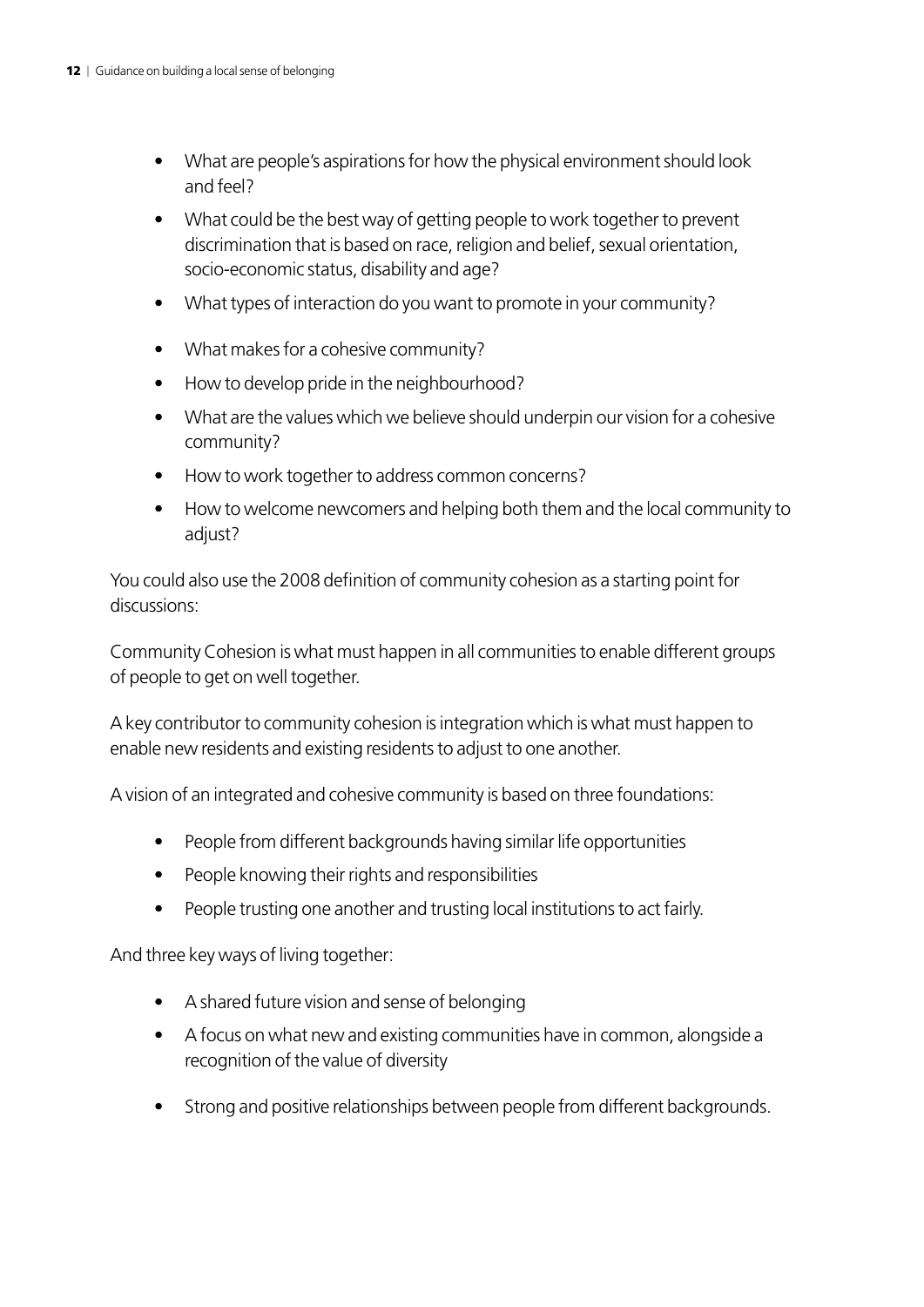# <span id="page-12-0"></span>Section 4

# **Specific initiatives**

You may wish to arrange specific activities or events to build a greater sense of local belonging – ideally these could be for everyone, but you may wish to target specific groups or bring together two different groups.

A sense of belonging is not something you can manufacture – it has to be grown and engendered. So as with other cohesion work this is about long term multiple initiatives.

### 4.1 Communicating the vision

Communicating the messages set out in your vision is an opportunity to address newcomers, marginalised residents and residents who do not feel proud of their neighbourhood.

Some key tips from local areas that have already done this are:

- Ask councillors to make a public commitment to the vision
- Explore the possibility of getting endorsement from local celebrities
- Make connections with local organisations from the community and voluntary sector, the faith sectors, trade unions and the business community. Encourage them or their leaders to make a public commitment to the vision
- Seek to get local ownership by the public, so that 'your' vision becomes 'our' vision for the community
- Use the local press as a vehicle for delivering the message through newspapers, radio and television
- $\bullet$  Be innovative use new media eg internet, texts, web groups
- Hold leisure events and encourage communities to sign up to the vision.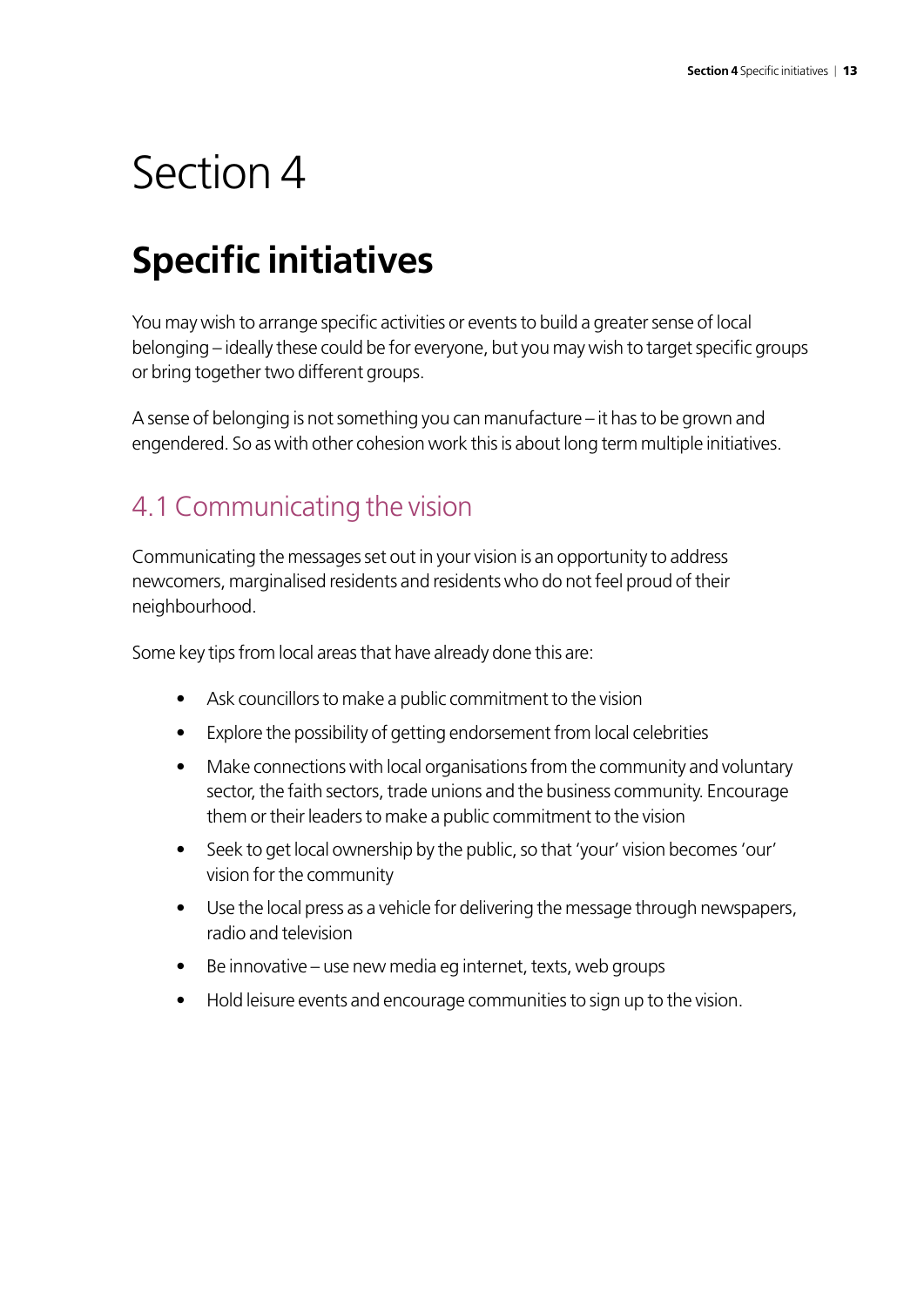#### **Blackburn with Darwen**

The 'Belonging to Blackburn with Darwen' local strategic partnership campaign aimed to build more cohesive communities by strengthening citizenship and forging pride of place. The 'Belonging...' campaign used ordinary – and some extraordinary – citizens to get its message across. A poster and outdoor media campaign under the heading: 'many lives... many faces... all belonging to Blackburn with Darwen', featured local people saying why they were proud to belong to the borough and outlines some of their achievements.

All these citizens have a stake in the borough and its future and all have signed up to a 'charter of belonging', which is clear and uncompromising in its rejection of racism, prejudice and intolerance. This formal charter was signed by the members of the LSP, and a shorter summary was distributed across the borough so that the spirit of the charter was available to all.

The Guardian, reported on this on 11 May 2005: "On the back of the campaign, the council set itself the task of calculating how much public money was being channeled into particular wards. The aim was to disprove the myth exploited by the far right that particular areas received preferential treatment over others. Consultants employed by the council proved that all the nine poorest wards in the borough received the same level of funding, regardless of ethnic make-up. …. To complement the exercise, councilors, officials, senior police officers, and Blackburn's MP, Jack Straw, held public meetings to ram home the message of "belonging", reinforced by the mapping initiative - namely, that the borough was committed to giving every person and community equal treatment."

Source: Commission on Integration and Cohesion Case Studies (2007)

More information: **www.bwdbelonging.org.uk**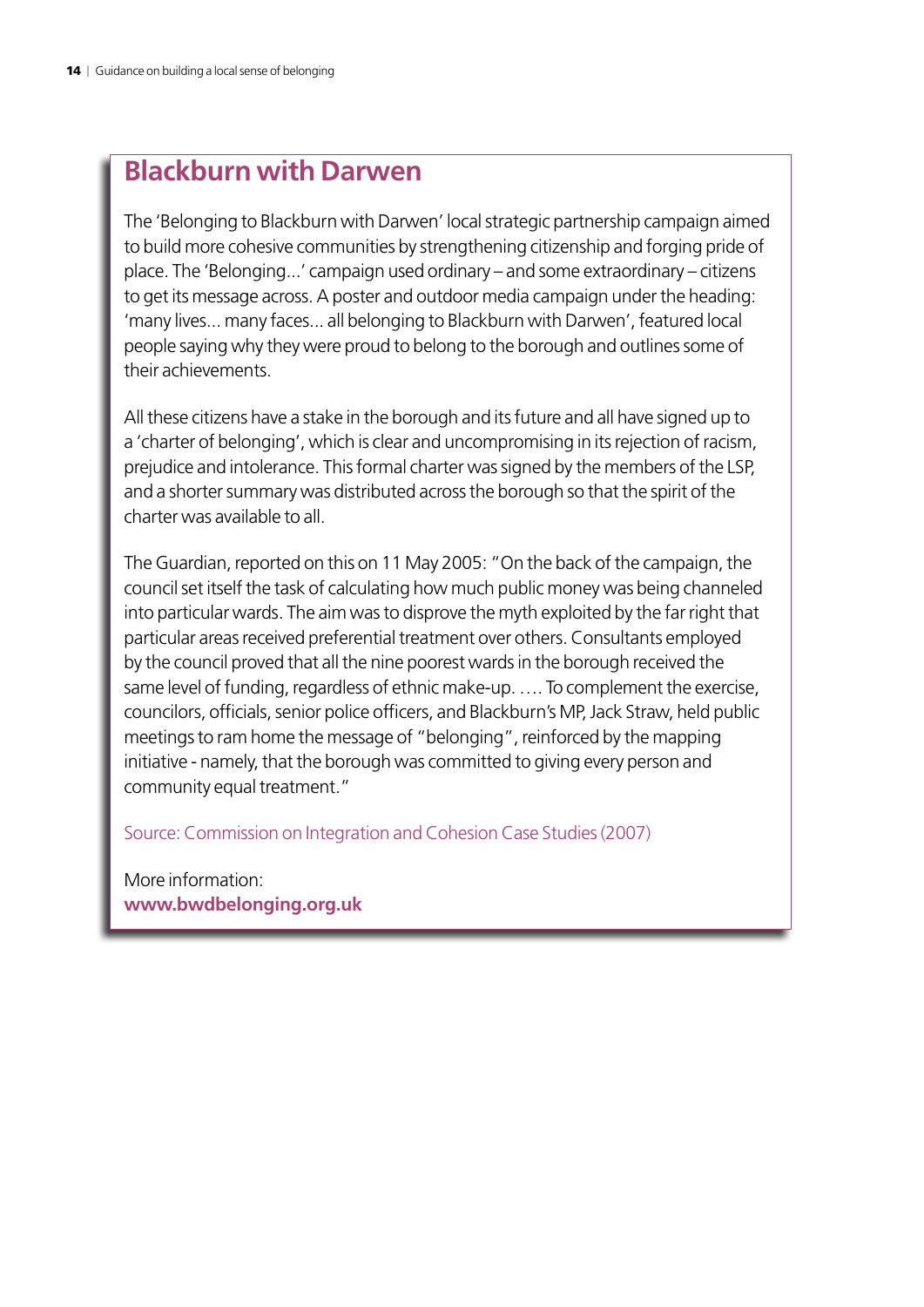#### **Celebrating Coventry**

Celebrating Coventry is a civic pride campaign. It was launched in the summer of 2004 by the Coventry Partnership (the Local Strategic Partnership) to celebrate the diversity of the people and communities of Coventry. The campaign used a mix of good news stories and a highly visual publicity campaign to show people of different backgrounds in different city locations as proud 'Coventrians'. The Celebrating Coventry is now in its fifth phase, and it has become a popular, inclusive and sustainable feature of the local engagement calendar. Coventry's daily newspaper, the Coventry Telegraph lent its support to the campaign, and it has facilitated the campaign by boosting content and debate on diversity and cohesion through increased coverage.

Evaluation findings showed that a significant number of people felt their views of diversity had been positively influenced by the campaign (especially amongst respondents aged 30-40 years, and those from Asian and Black communities). Levels of tolerance and diversity are high across different neighbourhoods - not just those that are culturally diverse. Overwhelmingly, people felt that the images portrayed by the campaign related to them, and helped create a sense of belonging and civic pride.

The campaign uses local role models to promote active citizenship and cohesion, in real, everyday life situation, in public spaces across the city. In late summer 2007, Coventry hosted the UK Schools Games. At the same time, the city decided to hold a Celebrating Coventry weekend of activities to promote the city's commitment to community cohesion within and outside of the city.

#### Source: Commission on Integration and Cohesion Case Studies (2007)

More information:

**www.coventry.gov.uk/ccm/navigation/community-and-living/celebratingcoventry** 

**www.coventrydiversecity.co.uk**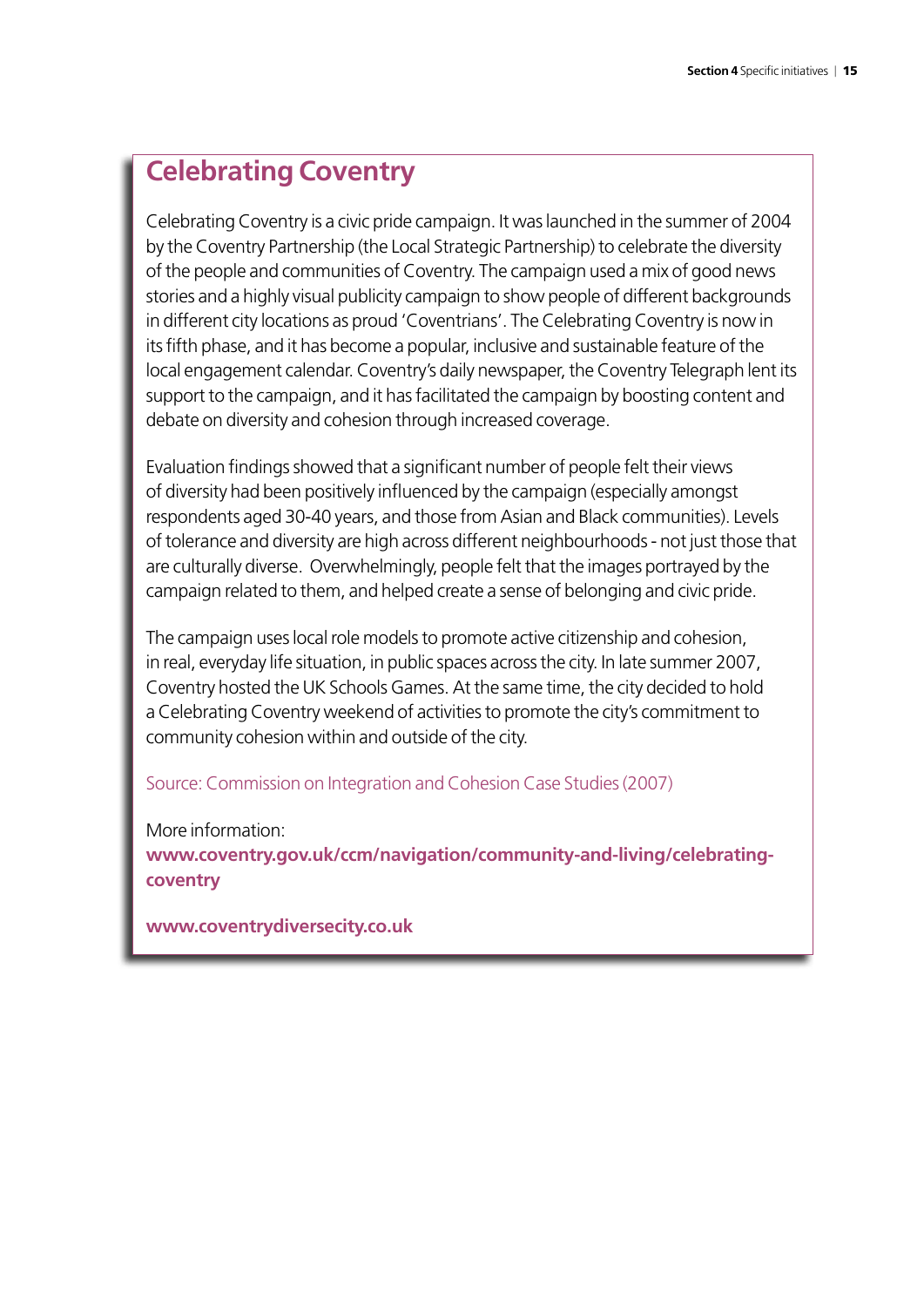#### <span id="page-15-0"></span>**One London**

The "We Are London, We Are One" campaign celebrated the diversity of London's population, attempting to build closer relations between ethnic communities. Sponsored by British Gas and Capital Radio, the campaign was run by the Greater London Authority and followed the "Seven Million Londoners, One London" campaign launched after the Underground bombings on 7 July 2005, with the intention of showing that the people of London were proud to be part of a united city.

The campaign has featured in massive media coverage, particularly through prominent advertising on boards, buses and tubes. The distinctive One London logo has been adopted by many activities and organisations in the capital, whether affiliated with the GLA or otherwise.

Source: Commission on Integration and Cohesion Case Studies (2007)

More information: **www.london.gov.uk/onelondon/index.jsp**

#### 4.2 Use history, key events in the past and local memories

One way of promoting a sense of belonging is to bring people together to talk about their memories – when this is done on an intergenerational basis, it can teach young people a lot about the neighbourhood and can help to build intergenerational relationships. This can also be done online.

There might also be key events in the past that say a lot about the neighbourhood. Or the local history and past industries may allow a story of place to be told. Some local areas are able to use specific connections with famous writers such as Shakespeare, Dickens, Austen or Hardy. This can give people things to be proud of or give them a story of place.

These memories, stories and local connections can form the basis for a celebratory event or display at end of community project.

At schools this could include Who Do We Think We Are week, which celebrates identity and diversity – **www.wdwtwa.org.uk**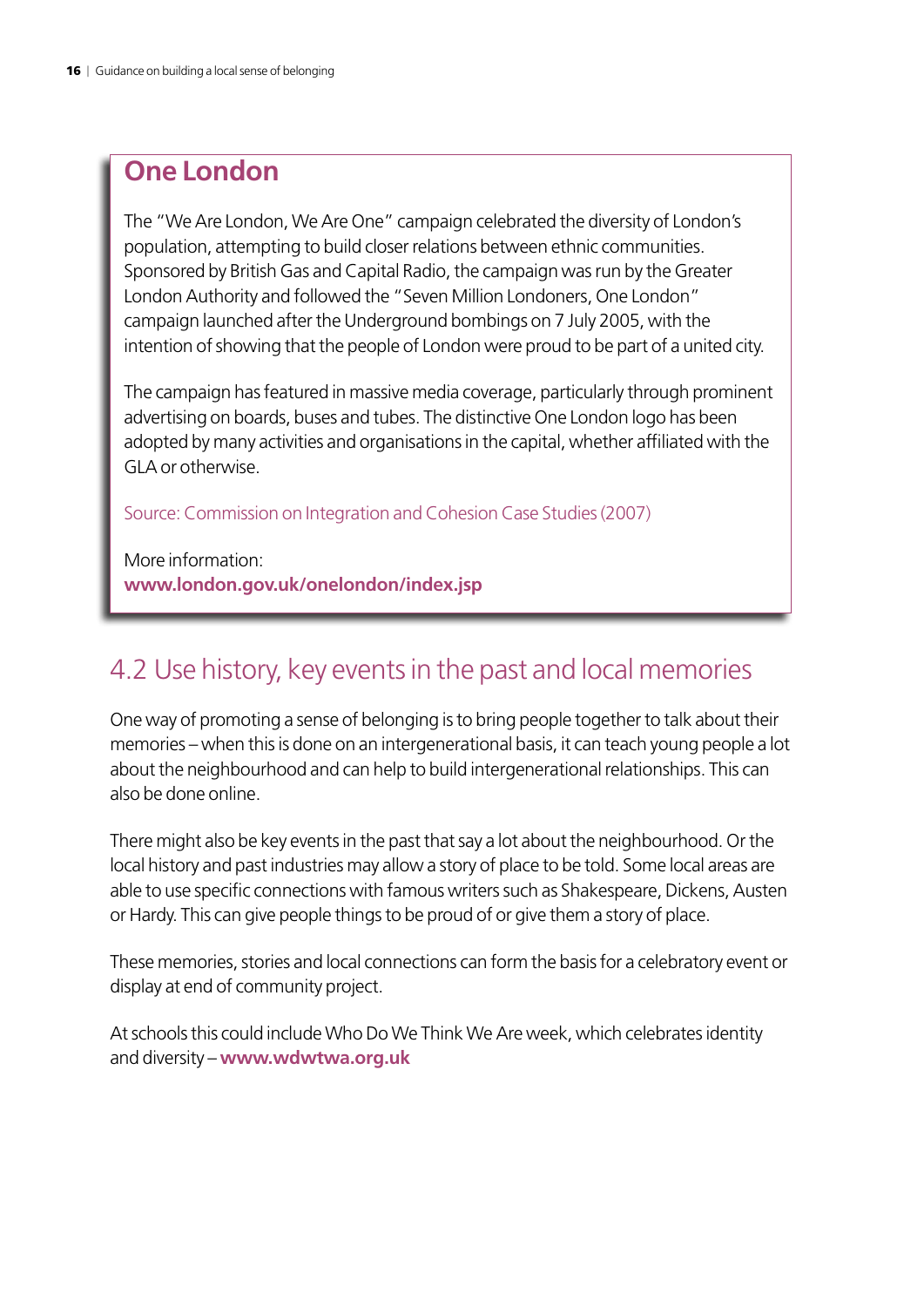#### **West Yorks joint services – shared histories**

The 'This Is Our History' Project began its work in 2004 focusing on Bradford, but since then it has grown and expanded into Leeds and Dewsbury. The aim of the project was to open up the archives to a wider audience. The response to the project in Bradford exceeded all expectations, and many community groups came forward and produced digital archives.

These community archives provided groups with the opportunity to tell their stories and share their memories with future generations. The success of the project in Bradford led ASDA to provide funding to widen its scope into Beeston and Dewsbury.

In Beeston, staff are concentrating on the subject of migration into the area. Beeston remained a relatively small village until the 1930s, despite the burgeoning industrialisation of Leeds and Bradford. As such, many stories from the Beeston area are about what it was like to move there, and how life has since altered.

'This Is Our History' has also been involved with Hugh Gaitskell Primary School in Beeston to provide support for the 'Historymakers' project. This project helped to raise awareness of archival material and its possible uses in schools. The project also ran intergenerational sessions to allow pupils to talk to older people who have lived in their area for a long time.

Staff of the archive service are also working with employees from the ASDA store in Dewsbury to produce an archive of their memories of change in that area, including why they moved to Dewsbury and what effect the ASDA store has had on the area. Input has been sought from a wide range of employees.

Efforts to promote the project in Bradford continue through regular meetings with the groups, the project newsletter and attendance at the Bradford Mela and the Beeston Festival to encourage people to contribute their stories.

Source: Commission on Integration and Cohesion Case Studies (2007)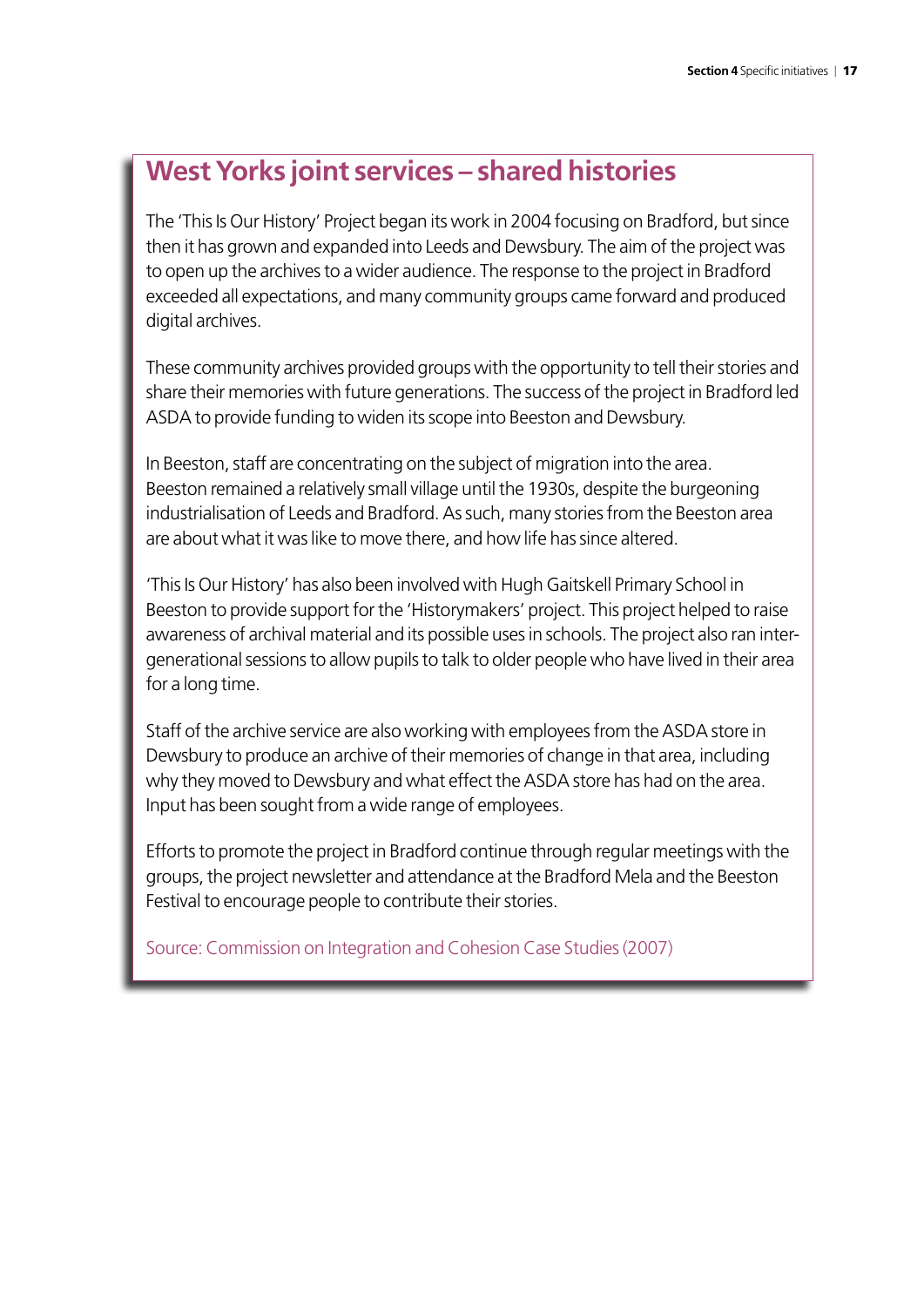#### **Liverpool www.whatwashere.com**

NESTA (the National Endowment for Science, Technology and the Arts) funded a pilot in Liverpool of this website, which allowed people to click on a map and then add their memories linked to a particular place.

This makes people feel valued and that they have a voice – that history is something about people's memories of small things, not big stories being handed down or something that is for museums only. It allows people to feel part of a community: to talk about the changes, to feel a sense of belonging. It can be a learning tool for schools, giving the experiences of individual migrants. They have found that their site is good for people in hospital – giving them something to do, assisting their recovery. It is also useful for community workers, who need to find activities for teenage boys. People have posted inspiring stories about how they started a charity or overcame problems.

Source: Commission on Integration and Cohesion Case Studies (2007)

#### **Celebrating Southwark**

Southwark has published A Sense of Belonging which was the first in a series of booklets to promote 'Celebrating Southwark'. It was a collaborative work, which collated the views of pensioners about their experiences of living in Southwark through the changes of the last 50 years through consultation. It aimed to build understanding across communities, faith and generations and encourage a sense of belonging through informing residents of their shared geographical history.

It features details across periods of historical in-migration that has seen Caribbean, African, Irish, South American, Balkan, Iraqi and Afghani communities settle in the area. The booklet conveys local residents' views about their borough, and their perception of how people from different communities interact. It acknowledges that some white communities feel a sense of loss that coincided with the decline of traditional industries in the area and the strengths of the area's diversity. It provides an opportunity to develop intercultural dialogue.

Source: Commission on Integration and Cohesion Case Studies (2007)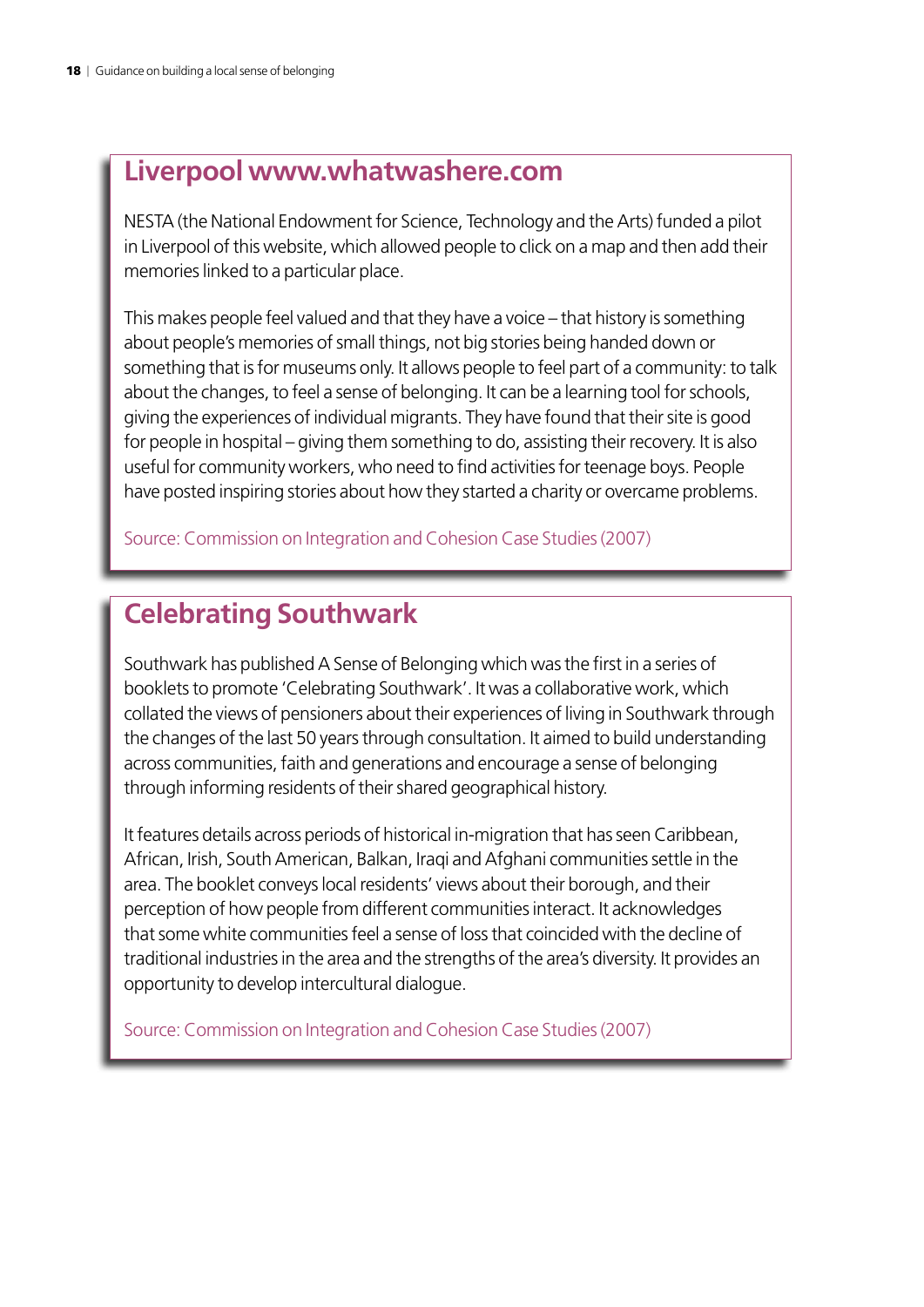#### <span id="page-18-0"></span>4.3 Use geographical features and key buildings, parks and other symbols

People may connect to a place through its buildings, particular landmarks, natural features, parks or other symbols. Local areas can identify these and use them as part of their brand, ensure they do not fall into disrepair or create them if they are lacking. A good example of public art which has caught the imagination is the Angel of the North. This is about shaping a distinctive place – buildings, parks, public art, social centres; or can be about celebrating ordinary spaces, such as a parade of shops. This can also address the things which make people ashamed such as vandalised or derelict buildings.

The tomorrow project suggested: "Common symbols can help bridge different local identities. As now, individuals in the same area may define their locality in different ways. For a pensioner it may the local shops. For someone else it may be members of the synagogue or mosque. For a young family it may be the housing estate. …Those who want to strengthen the sense of community may want to ask what symbols will draw different fragments together. In a culture where identity increasingly derives from symbols, finding unifying symbols can form a platform for new social bonds – 'This open space matters to all of us, so we have something in common.'

People can be brought together through the development of public spaces – from a playground, to schools or shopping malls that provide facilities in the evening, to a village hall that shows films. Successfully bringing different people together will extend their sense of local identity. In particular, giving neighbourhoods greater responsibility for the upkeep of 'their' spaces and facilities could draw residents together and give them a greater sense of purpose. …"

#### **Commission on Integration and Cohesion visit to Lister Park**

The Commission on Integration and Cohesion "visited **Lister Park** in March 2007 and were inspired by the inclusive community facilities it now offers. Previously dilapidated, and with a setting that provoked anti-social behaviour, following a £3.2m grant from the Heritage Lottery Fund it was transformed into a genuine space for interaction and reflection – and was recognised as such when it won Best Park in Britain in 2006. What inspired us most was the extensive community consultation that went into its planning – creating a real sense of ownership among different groups in the local community – and how that translates into practice, with "pockets of culture" reflecting local communities. For instance, the beautiful Mughal Water Gardens, constructed using local materials and familiar plants, or the popular boating lake and pavilion. **Lister Park** is a real community hub that is used by a broad cross section of local communities."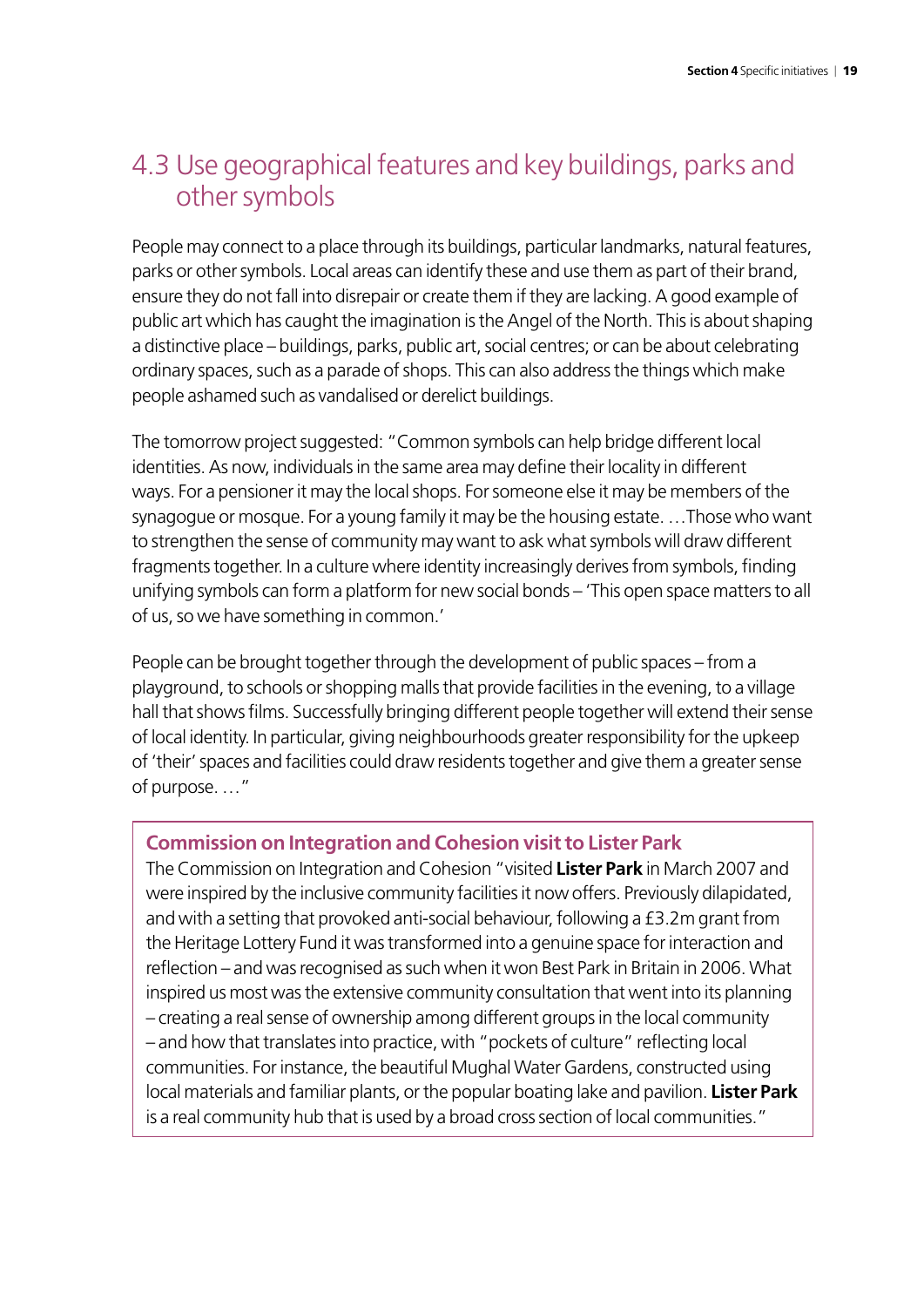### <span id="page-19-0"></span>4.4 Use symbolic events – celebrations, festival, carnivals

This is a chance to celebrate the neighbourhood and people. Building a sense of belonging can be taken account of in existing celebrations or inspire new ones. It may be possible to get local celebrities involved.

The Citizens' day Framework (Citizenship Foundation, 2007) provides further guidance and examples on this.

www.citizenshipfoundation.org.uk/main/resource.php?s367

As do the following web-sites on street parties

www.streetparty.org.uk/

www.streetsalive.net/

#### **'Out of Many – One England' Festival**

The Out of Many – One England Festival was an inclusive celebration of St George's Day. The Sparkbrook Caribbean and African Women's Development Initiative (SCAWDI) organised this innovative, civic pride festival. It was a celebration of English culture, heritage and tradition in Sparkbrook, Birmingham. Sparkbrook has the second highest non-white population in Birmingham, with a total of 79 per cent minority ethnic residents.

The aim of the event was to encourage participation and engagement of the 'whole' community irrespective of race, culture or religion to promote a sense of English identity. The festival also aimed to bring people together across diverse boundaries/ communities who would normally never interact.

Planning and a long lead-in time, allowed for sufficient scope for community engagement and participation prior to the event. This enabled cross-cultural preparatory work which culminated on the day in a huge, interactive community festival at Highgate Park, Birmingham, in the heart of the Sparkbrook constituency. The theme of St. George's Day brought together over 800 attendees from the whole community from across the city; participants came from a variety of groups and identities, rural and urban locations.

Source: Commission on Integration and Cohesion Case Studies (2007)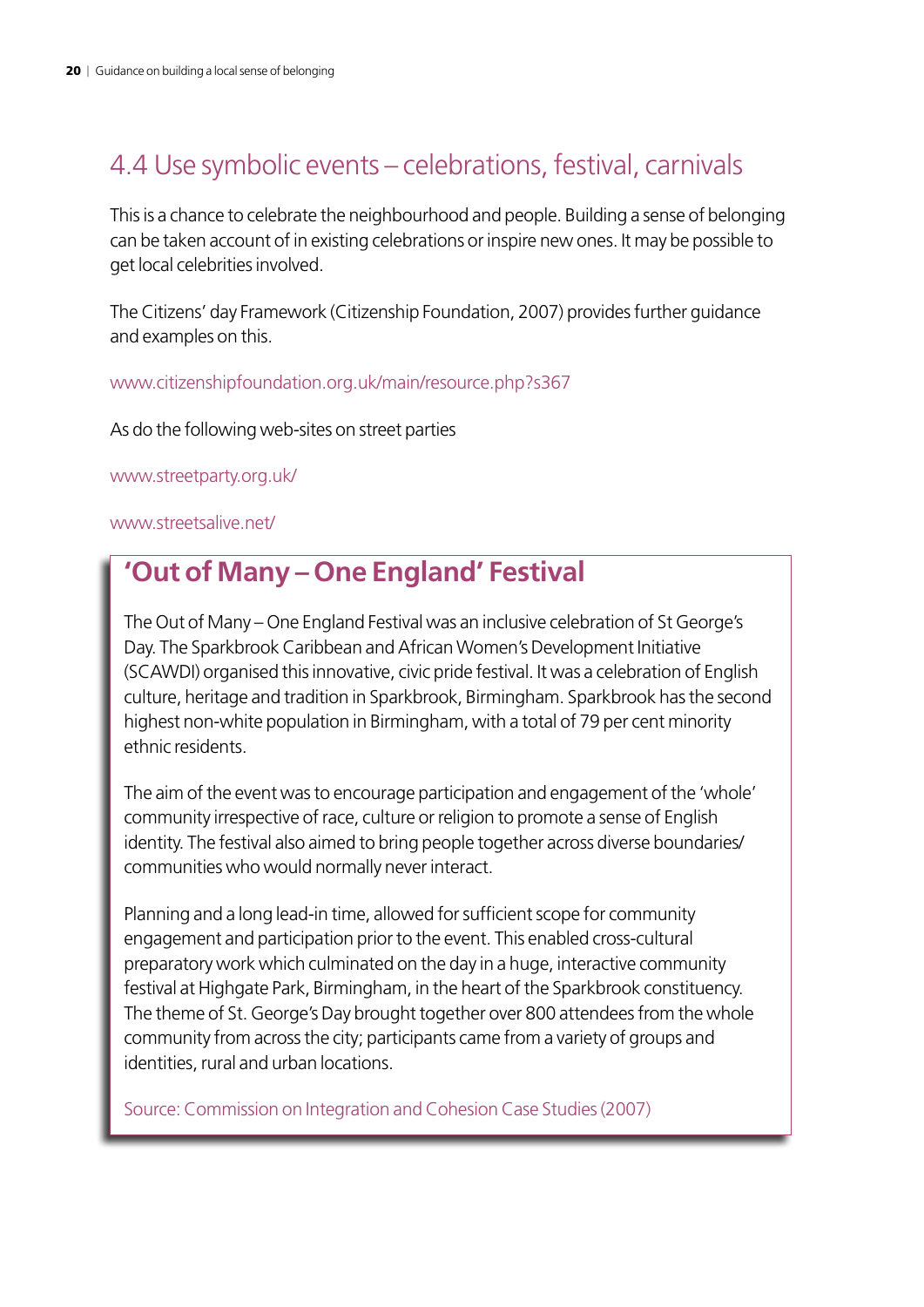#### <span id="page-20-0"></span>**Burnley Community Festival**

Burnley Community Festival has been held annually since 2002 and is designed to bring people together whilst showcasing local talent. The Festival was set up to encourage engagement and positive interaction between the borough's diverse communities. Activities include live music, stalls promoting the work of community groups and artists, and other forms of entertainment throughout the day.

Members of each of the borough's political parties staff a Council Road Show at the entrance to the festival; members of the community are given the opportunity to interact with councillors and decision makers. The stall displays work of the council, such as the new regeneration projects in the area and residents are able to offer their thoughts and criticisms on the council and make suggestions for improvement.

A consultation programme is a key part of the pre-event planning process which shapes the content of the festival; local residents participate in workshops and questionnaires are circulated throughout the area.

More information: **www.burnley.gov.uk/festival**

Source: Commission on Integration and Cohesion Case Studies (2007)

#### 4.5 Use activities and shared interests – arts and culture, sport

The arts can be a good way to explore identity or to celebrate it – Liverpool city of culture is a good example. Local sporting teams can also be part of an neighbourhood's identity and promote local pride and involvement

You can also use people's shared hobbies and interests. *Belonging Research* commissioned by The Automobile Association (SIRC 2007) found that: "For men, the football or other sporting team that they support provides a stronger sense of belonging than religion, social class, ethnic background or political affiliations. The clubs they belong to are also important sources of social identity. Both men and women view the hobbies and interests that they share with others as an important source of identity. For women, this sense of belonging is as strong as that associated with their nationality."

DCMS has published a booklet on this Bringing Communities Together Through Sport and Culture, which includes examples **www.culture.gov.uk/images/publications/CommunitiesBooklet.pdf**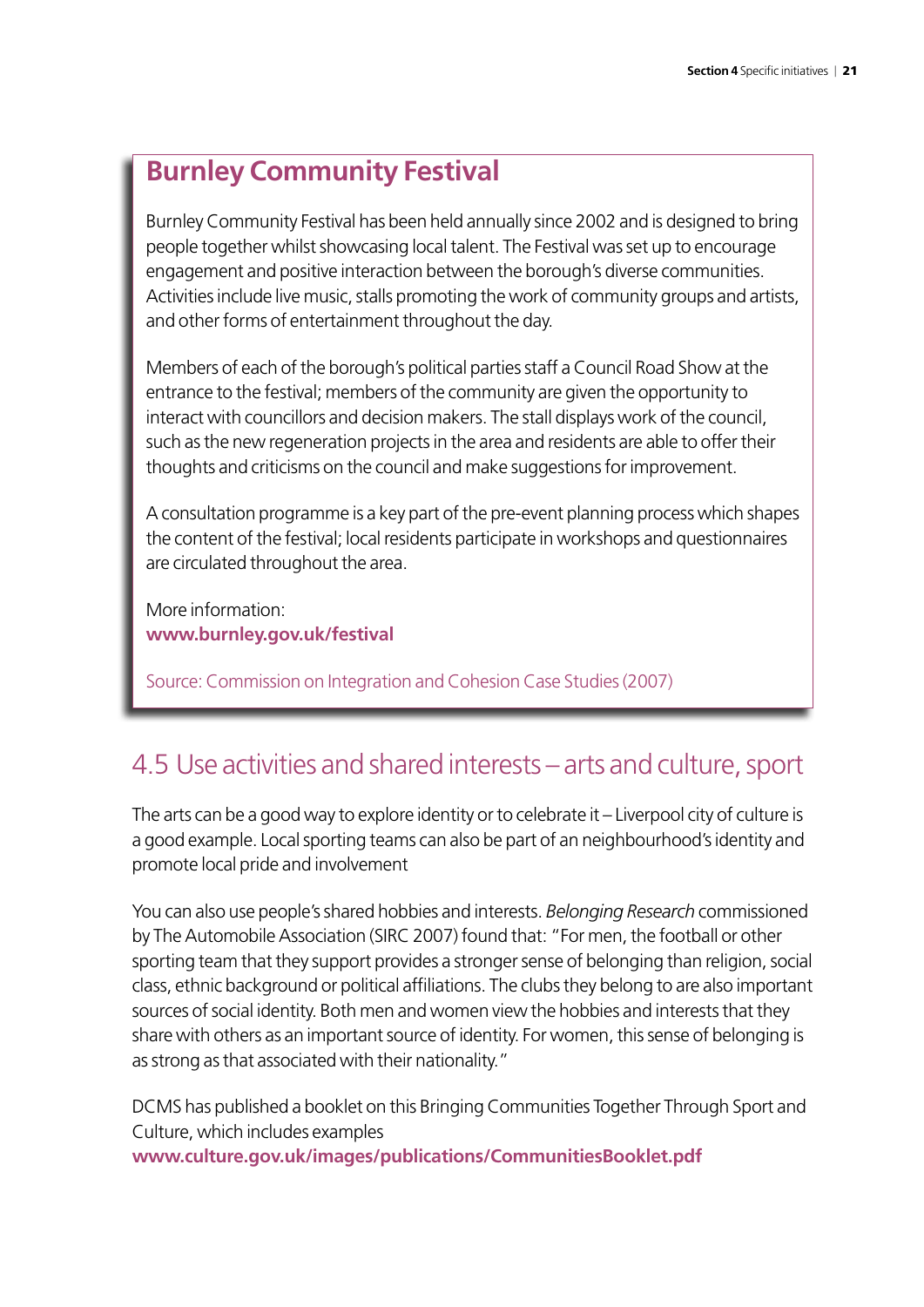### **Charlton Athletic Race Equality (CARE) Partnership**

CARE is a unique Partnership led by Greenwich Council and Charlton Athletic Football Club, and involves a range of partners including organisations from the voluntary and community sectors. CARE obtains its core funding from Greenwich Council, the Football Club, the University, and Greenwich Leisure Limited (GLL), but also operates by securing project funding from external agencies, including London Development Agency (LDA), Neighbourhood Renewal and the Single Regeneration Budget (SRB).

The initial focus of the CARE partnership was to address racism, but over the years, the work has expanded to embrace a wider equality and diversity agenda, with a particular focus on community cohesion, by working with long-term established residents, settled minority ethnic communities and newer communities. CARE aims to build positive community relations by tackling inequality and discrimination, and promoting social inclusion.

The Partnership drives forward a range of projects by using sports and arts based programmes to promote cohesion, interaction and inclusion. The profile of Charlton Athletic Football Club is useful in attracting and motivating participants in the projects. There are a number of projects that demonstrate local good practice:

- The CARE *Primary Matters Education Pack* uses interactive drama based techniques to engage with primary school aged children to tackle racism, bullying and anti-social behaviour. It is a modular based drama programme which looks at all aspects of a pupil's life at home, school and in the wider community. Each module has a theme, for example, *Managing Conflict; Identity and Difference*.
- The *CARE Unity Cup* is an inter-faith, cross-cultural football tournament which aims to bring together members of different communities in order to build bridges between different groups. The CARE Unity model is based on a non-traditional method of team selection, where players are recruited in advance and then divided into mixed teams. The objective is to create multicultural teams who "work together as one" on the field of play (players are drawn from the extensive range of organisations that CARE work with). The event has a real impact in helping to develop and foster positive community relationships, and to build community cohesion and integration.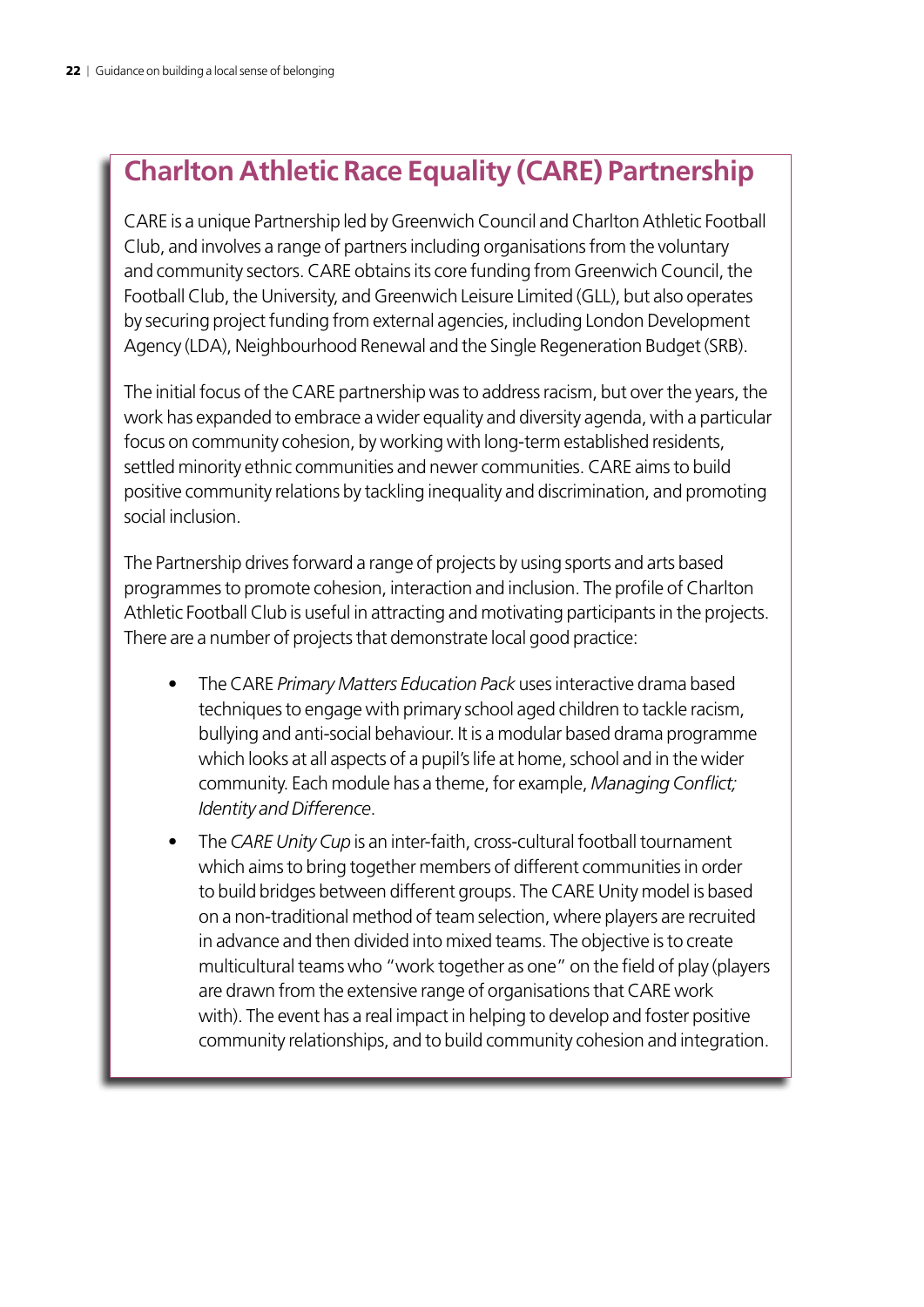#### <span id="page-22-0"></span>*(continued)*

The *Multi-Sports Coaching Programme* is a capacity building project that aims to equip participants with coaching skills to enable them to go back into their communities to deliver sporting activities. The target groups for the programme are those often under-represented in sporting activities, eg black and minority ethnic and faith communities, refugee and asylum seekers. As a consequence of the project, some of the trainees have been employed by CARE to take sporting activities out to deprived housing estates in the Borough, and to work with specific groups in local schools.

More information:

**www.charlton-athletic.co.uk/anti\_racism.ink**

Source: Commission on Integration and Cohesion Case Studies (2007)

#### 4.6 Welcome new residents

You might use the IDeA and Communities and Local Government guidance on Migrant information Packs, or you might undertake other initiatives to welcome new residents.

*Guidance on producing a Migrants' information pack* (IDeA) and *How to communicate important information to new migrants* (Communities and Local Government) are available from:

**www.idea.gov.uk/idk/core/page.do?pageId=7917246**

#### **www.communities.gov.uk/publications/communities/newmigrantsinformation**

Another way of doing this is to consider how you can enhance and make citizenship ceremonies more special. Mark Rimmer set out ideas on this in a paper for the Goldsmith Commission. **www.justice.gov.uk/docs/goldsmith.pdf**

Local communities also have a part to play as the example below shows.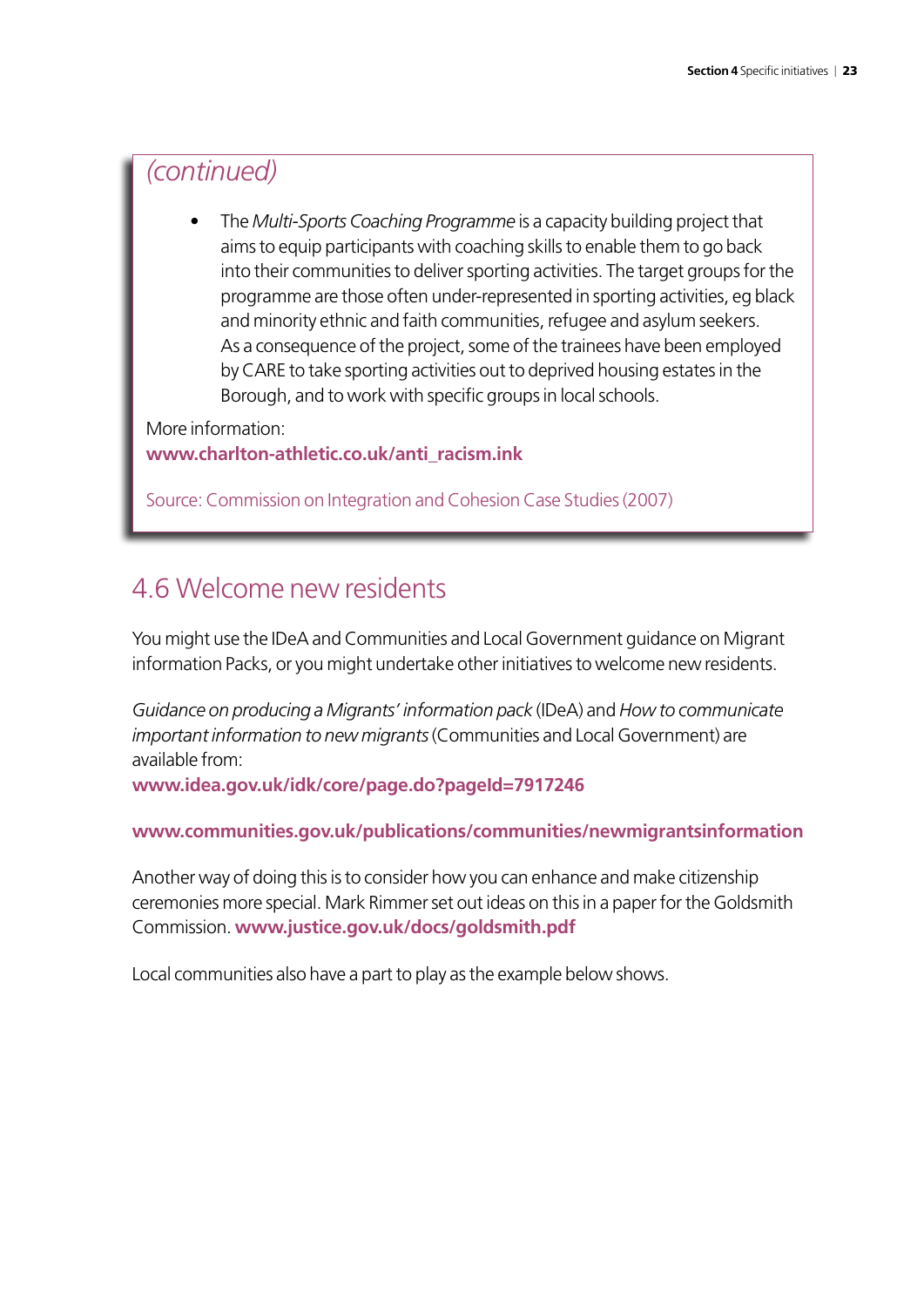#### **Northfields Tenants Association – Cohesion and Sustainability Service**

The Cohesion and Sustainability Service (CAS) emerged from the local Tenants Association taking action to tackle persistent problems that troubled the Northfields Estate, Leicester. Issues of anti-social behaviour and crime, exacerbated by unemployment, poor local amenities and service provision were creating unsafe, disconnected communities. This compelled the association to undertake its own consultation of local residents to find out what they felt the most significant issues were and how they could be confronted.

As a result, the tenants' association formed a key link between the community with the police and the housing department. The Cohesion and Sustainability Service emerged when the estate was assigned to house asylum seekers. The estate was traditionally white working class, and there had been some incidents of racism. As a preventative strategy, the Tenants Association carried out another consultation exercise to communicate with residents about the forthcoming changes. The response to this was positive, with residents coming forward to assist asylum seekers' settlement into the estate by offering Easter eggs and organising a trip for children, creating opportunities for interaction and integration.

All new residents are visited by CAS, and they provide a welcome booklet with information about local service provision and practical advice on how to register for services. CAS deals with any issue that impedes integration and good, sustainable community relations, such as unscrupulous landlords charging high rents to East European migrant workers. When Far Right parties started campaigning in the area, CAS responded to residents' fears or thoughts by providing advice and dispelling myths. The CAS offices are also used a neutral space for housing, tenant and community meetings.

Source: Commission on Integration and Cohesion Case Studies (2007)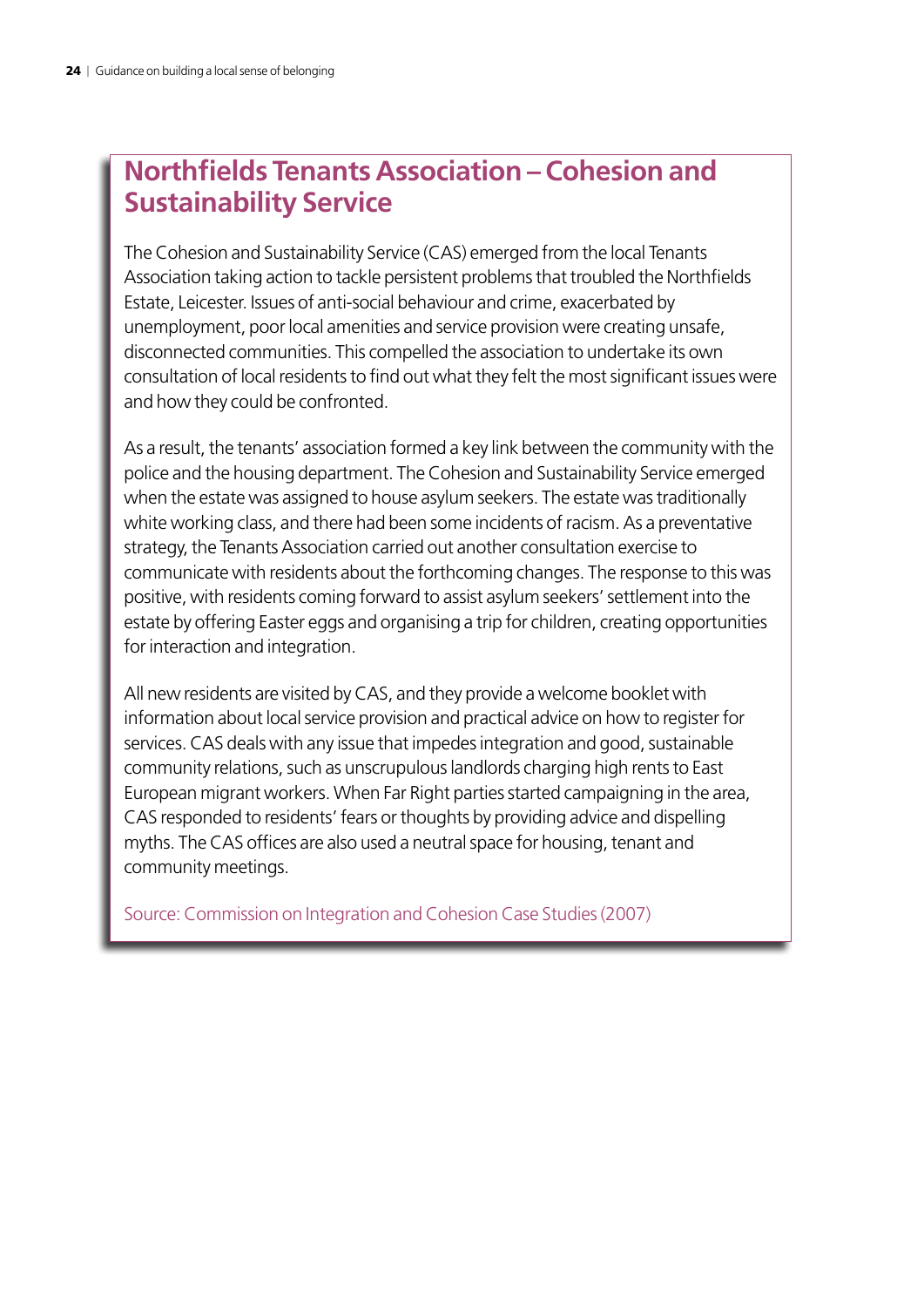#### <span id="page-24-0"></span>4.7 Use activities to promote empowerment

Encouraging people to get involved in local democracy and decision making will give them a greater sense of ownership for their neighbourhood.

*Communities in Control: Real People, Real Power*sets out how government is encouraging more empowerment.

**www.communities.gov.uk/publications/communities/communitiesincontrol**

### **Newham Community Groups Forum**

The local authority aims to build long-term cohesion and interaction with communities and to share the responsibility of relationship building with different groups. Newham is an area with a 50 per cent minority ethnic community. The borough's minority ethnic communities reported that they are more likely to feel at home if they know their neighbours, and the forums aim to build contact between groups.

There are ten community forums which cover all the geographical areas of Newham. The forums act as the main point of connection between communities; four public meeting are held annually and there are four environmental 'walkabouts', which pinpoint problems in the local physical environment (50-70 per cent of which the council is able to consequently resolve). The ethnic make-up of the forums generally corresponds to the local area.

The local authority's commitment to the forums is demonstrated through its investment of £1million over two years towards their work. There have been difficulties engaging young people, but this has been addressed by establishing youth forums and a youth parliament as a means of engagement; furthermore, the forums hope to increase interaction with new arrivals, for example, by building links with new East European migrants through community events.

Source: Commission on Integration and Cohesion Case Studies (2007)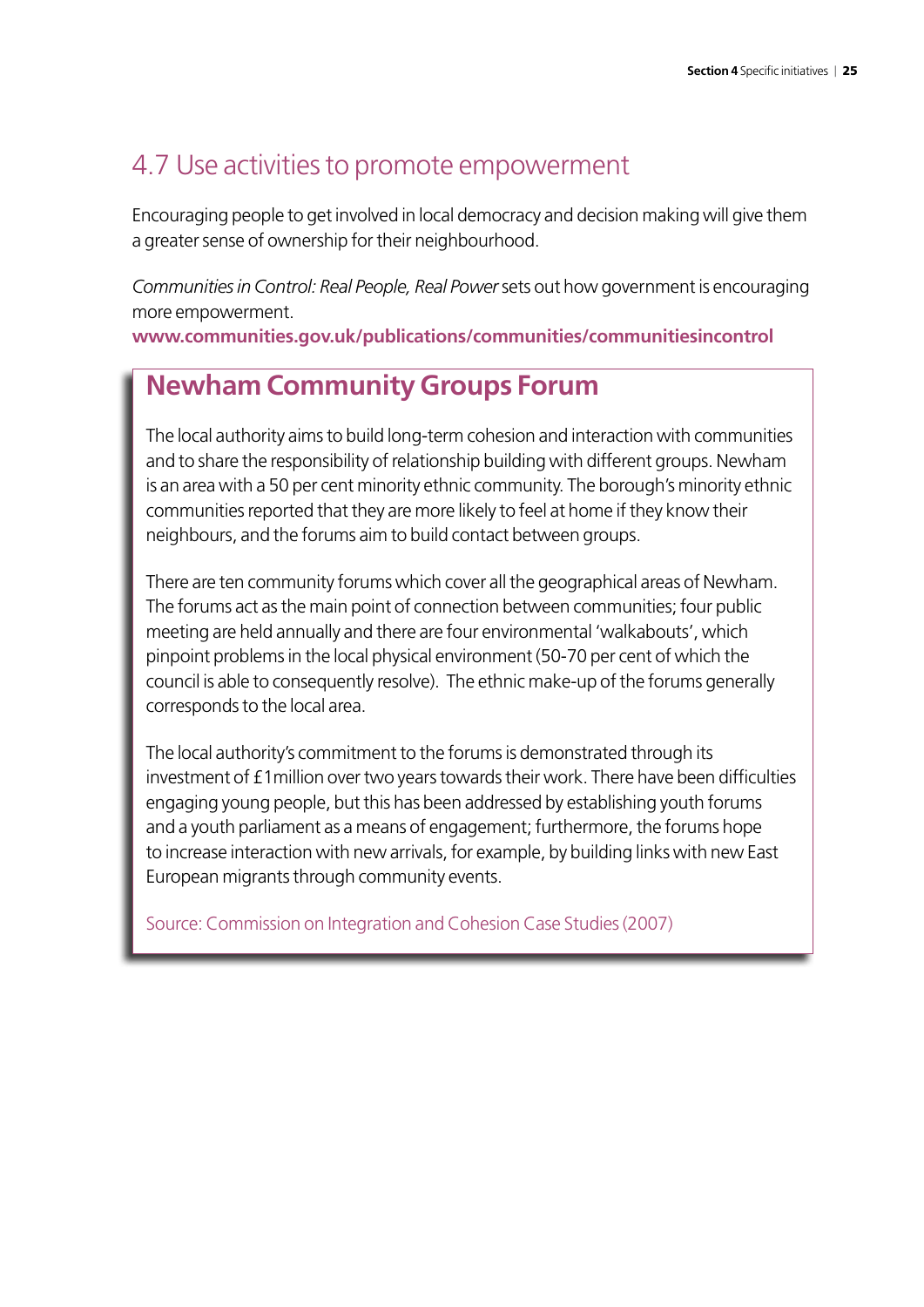# <span id="page-25-0"></span>Annex A

## **Further Evidence**

**How a person feels about their neighbourhood is based upon a combination of their personal history, characteristics and perceptions, and how these interact with a particular place and the other people who live there.**

Research suggests how we connect with a local place will be influenced by:

- Where we were born
- Where we live and have lived
- Where our friends and family live
- Our personal characteristics race, faith, gender, age etc
- • Our nationality and/or immigration status
- What we feel proud of and what we feel ashamed of about our neighbourhood – its physical and human geography, its history, its architecture and so on.
- Our own personal history with, narrative of and understanding of where we live
- Our aspirations for ourselves and our neighbourhood
- The local narrative of what the place is about and how its people should behave
- Whether we feel we fit in with our neighbourhood its social norms and values, the other people
- Who we feel belongs there and who we feel does not
- What other neighbourhoods or people we compare negatively or positively with our neighbourhood and its residents.

The Tomorrow project (**www.tomorrowproject.net/?id=-205**) discusses the complexity of local identity:

"Local identities are about identification with the place where you currently live. Though highly important, this is not the only form of identification with place. Individuals may identify with the place where they work, where they go on holiday or with a favourite spot, a few miles from home. They may identify with the place where they were brought up, a place that they have recently left or with a place they long to move to. Even identifying with the place where you now live can be complex. That 'place' may be your street, the suburb, an area of the city ('South London'), the city, a county or region and the country, all at once. As so often with identity, a simple notion – identity with place – becomes more complex on closer inspection."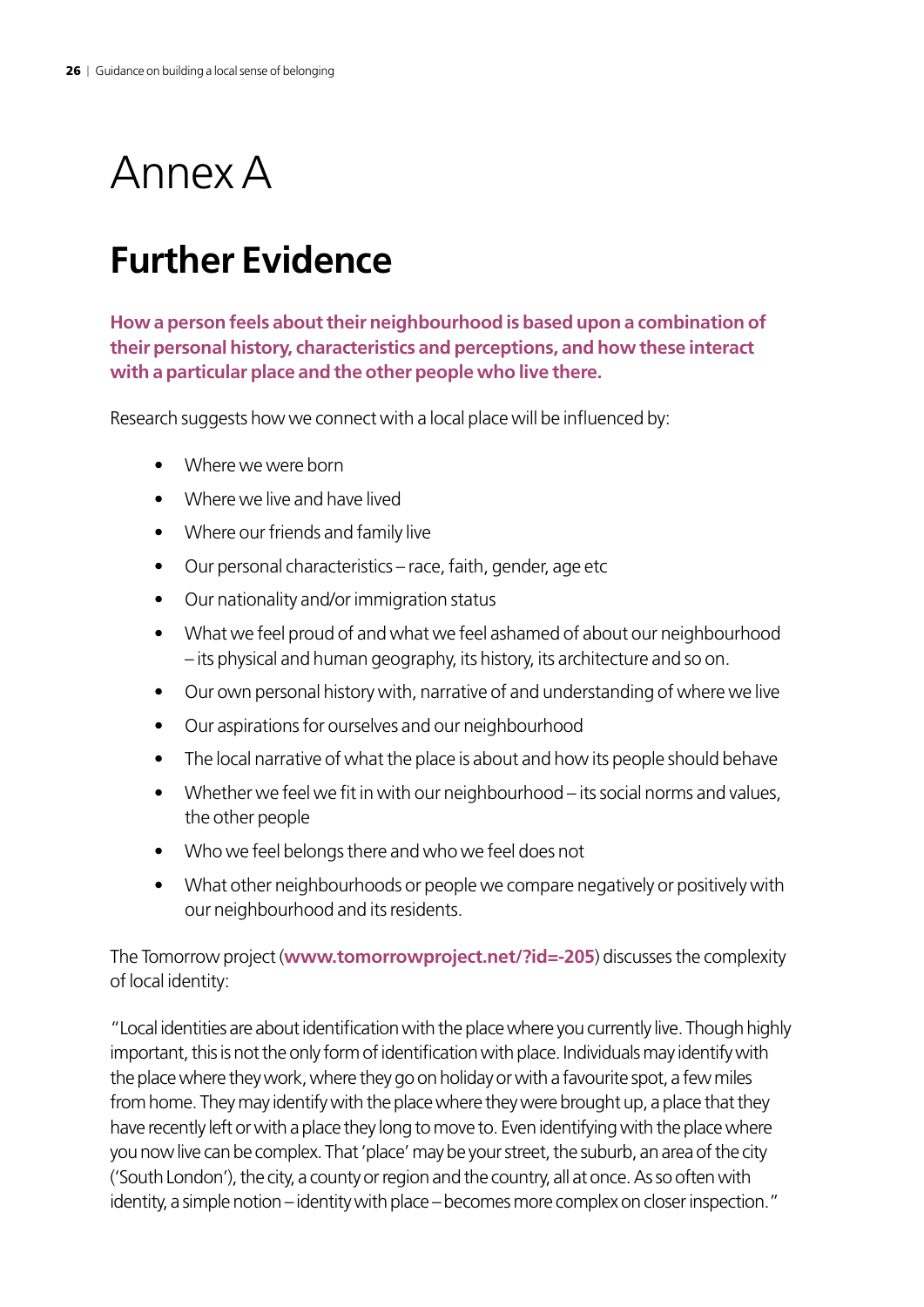"Rising prosperity has made people more mobile, which has given them greater choice over where to settle …The spread of home ownership has also widened choice….. The result is that birds of a feather have gradually flocked together since the 1970s. Younger people have been gathering in enclaves distinct from older people… Richer people have been moving away from poorer people. *(Danny Dorling & Phil Rees, 'A nation still dividing: the British census and social polarisation 1971-2001', Environment and Planning, 35, 2003, pp. 1287-1313.)*

"Individuals feel they belong when they have chosen to live in a place with others like them – 'It's my sort of place.' Being able to explain to yourself how you were able to choose the right sort of place to live is a means by which locality becomes a source of identity – 'I can identify with this place because I know why I've settled here.'

In-depth interviews with 182 residents in four localities in and around Manchester in the late 1990s revealed how incomers attach their own biography to their "chosen" residential location, so that they tell stories that indicate how their arrival and subsequent settlement is appropriate to their sense of themselves. People who come to live in an area with no prior ties to it, but who can link their residence to their biographical life history, are able to see themselves as belonging to the area.' *(Mike Savage, Gaynor Bagnall & Brian Longhurst, Globalization and Belonging, London: Sage, 2005, p. 29.)*

'Locals', born and bred in an area, had a feeling of familiarity with it, but this did not necessarily translate into a sense of belonging. Often they felt they had been left behind, or were inferior because they could not choose to move, or the locality had been transformed (perhaps by new arrivals) so that it no longer felt like home. *(Mike Savage, Gaynor Bagnall & Brian Longhurst, Globalization and Belonging, London: Sage, 2005, pp. 45ff.)*

Belonging, a key ingredient of identity, requires the sense of choosing right – of choosing to live with others like oneself. Several factors influence whether individuals think 'their sort of people' live in an area. Among these are:

- Social and family connections ...
- Status, which allows residents to think that it's a good area in which to live. ...
- Symbolic resonances. Choosing an area enables you to imagine yourself living a certain lifestyle. …

Individuals often relate to the physical place as much as to people in that place. In traditional neighbourhoods, individuals recognised many of the residents, knew a number of them well and counted some as friends. Today, many 'suburbanites' scarcely see their neighbours. Yet familiar landmarks – the pub, the church, a well-travelled street, the supermarket, the cinema – all provide a sense of belonging. Add in the local radio station and the free newspaper, and you have the ingredients of a 'symbolic community'. The individual belongs to the place and identifies with its symbols, but not the people.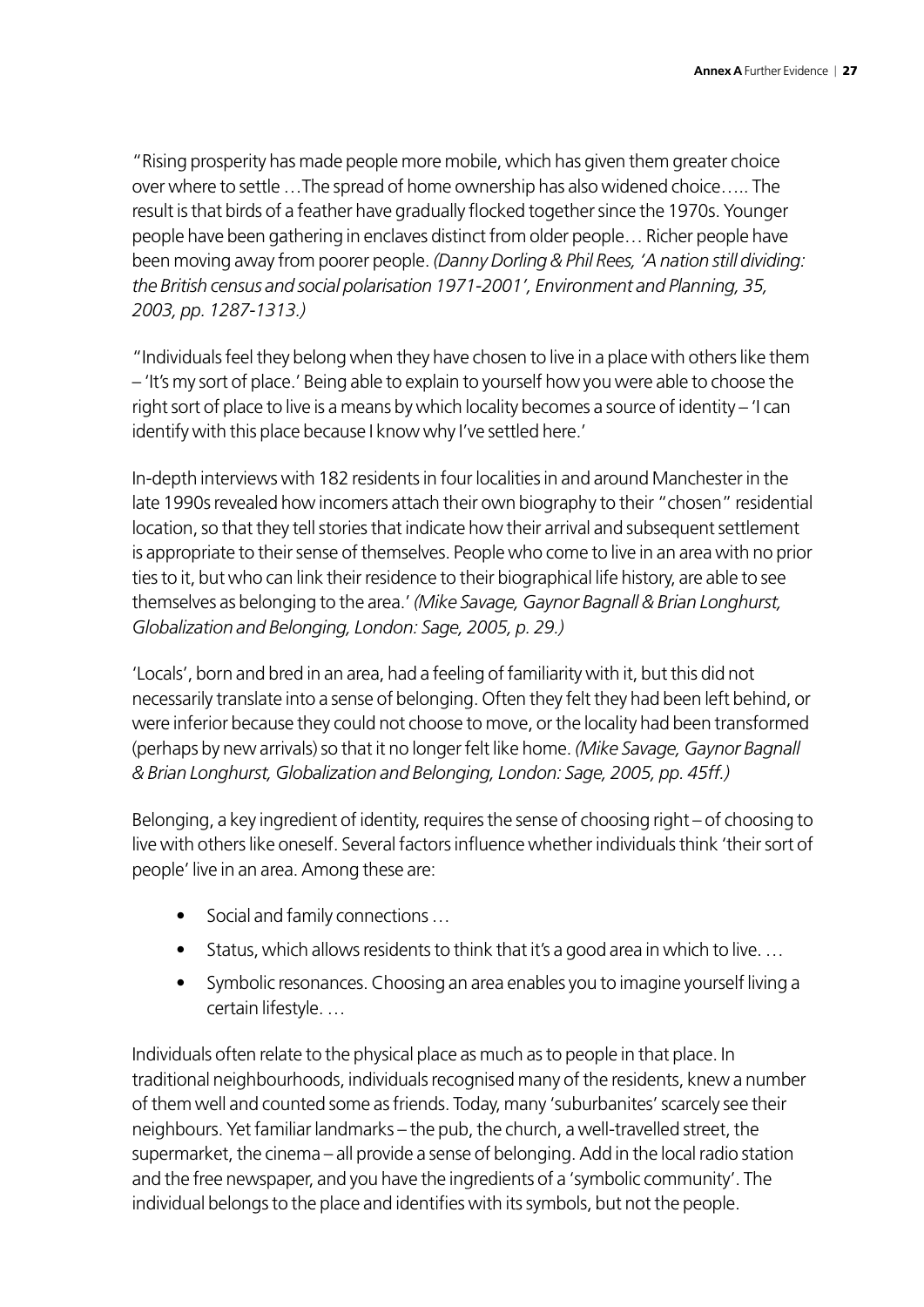"While some community centres have declined, others have reinvented themselves, not least the pub which has become more family friendly, a centre for eating and – increasingly – a locale for watching sport. New social hubs have emerged, such as car boot sales, skate parks, 'the University of the Third Age' for older people (typically in individuals' homes) and supermarket cafés."

#### **People are increasingly identifying with their neighbourhood as a source of reassurance and connectedness in an ever more complex world.**

*Muir and Stone in Who are we? Identities in Britain* (IPPR, 2007) found that: "While all other territorial identities have declined in the UK … identification with one's locality (as distinct from region or larger area) increased between 1990 and 2000.

Although this is in line with international trends, there has been a much larger increase in the UK than elsewhere. Most individuals in the UK identify most strongly with their locality or town in preference to a regional, national or global identity. Fifty-six per cent of the population identify with their locality first, compared with 25 per cent that identify with the nation.

All generations choose local identity as the most important … there is also potential for building on strong local identities to help break down barriers in towns, cities and neighbourhoods. In some areas a strong local identity rooted in a shared residency of a particular town or neighbourhood might be powerful enough to bring together people from different ages or ethnic backgrounds."

The Tomorrow project (www.tomorrowproject.net/?id=-205) suggest that: "'Globalisation' will continue to strengthen local identity, rather than weaken it as some suppose. As the world feels increasingly complex, travel looms larger in people's jobs, change accelerates at work and individuals increasingly relate 'virtually' online, geography will matter even more than it does today. In an unstable, transient, changing and virtual world, place will be where you put down roots. It will not be global or local, but 'glocal' – the reassertion of the local within the globalisation process."

#### **Black and minority ethnic people are more likely to identify with their neighbourhood; as are people who live in rural areas.**

Muir and Stone in *Who are we? Identities in Britain* (IPPR, 2007) found that: "black and ethnic minorities tend to identify themselves more strongly with their local area than the population as a whole. People from ethnic minority groups also say that 'this local area' is more important to their sense of identity than the country of their family's origin."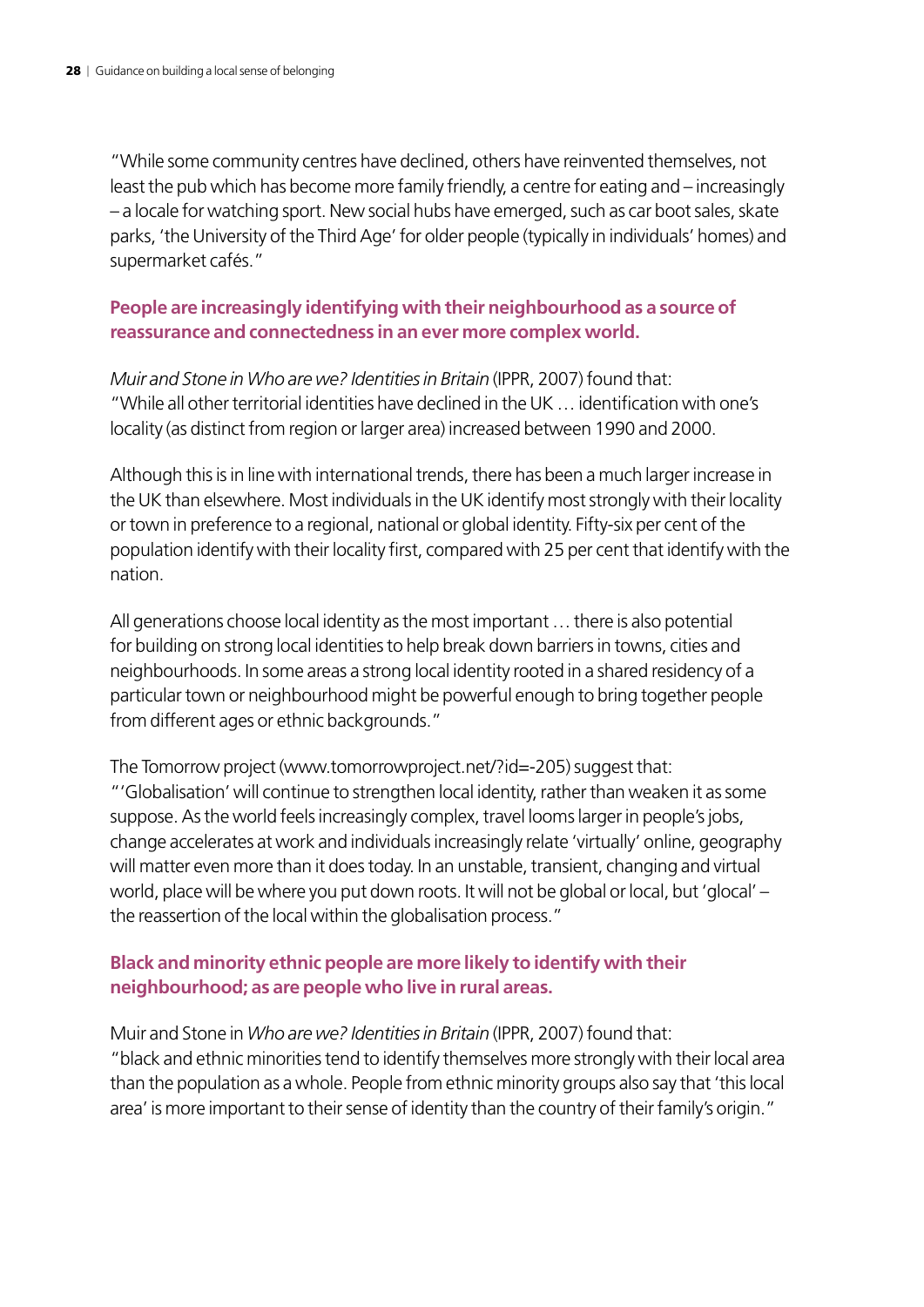#### And

"in England, rural dwellers have a slightly stronger local identity than urban dwellers, and Londoners have the weakest sense of attachment to their locality."

**People have multiple parts to their identities, with different parts coming to the fore in different circumstances. This means that building up the part of identity which is a local sense of belonging will not be at the expense of other parts ofidentity.**

**And that there is no clash between building a sense of local belonging and the importance of building a sense of national belonging.**

**Some parts of identity are fixed (eg place of birth or ethnicity) and others are flexible (eg values and interests). So building an inclusive local sense of belonging means helping people to move away from understandings of belonging that are based on fixed elements to an understanding that is more about what people have in common such as civic values and the local facilities they share.**

*Belonging Research* commissioned by The Automobile Association (SIRC 2007) found that: "Instead of thinking about belonging in terms of one group, or one specific place, it is now far more common for people to incorporate multiple social identities or a sense of belonging to a number of different groups and places at any one time in the course of their lives. Only 14 per cent of poll participants agreed that they felt a strong sense of belonging to one particular social group, as opposed to 34 per cent who said that their sense of belonging had changed significantly during the course of their lives.

The value of having multiple parts to our identities is being able to move between these parts in different situations to find common ground with different people (Research by Professor Miles Hewstone in Northern Ireland has found that encouraging multiple identities makes people more open to difference). One key piece of common ground is the part of identity that is about local belonging – and strengthening that, need not be at the cost of weakening other parts of identity.

This means that the important work to build a stronger sense of national identity or Britishness will not clash with building a local sense of identity. Rather that the two will reinforce each other as the same things that will bring us together locally will also bring us together nationally.

**People want to belong and can change the flexible elements of their identity more easily than in the past, providing the opportunity to increase local sense of belonging.**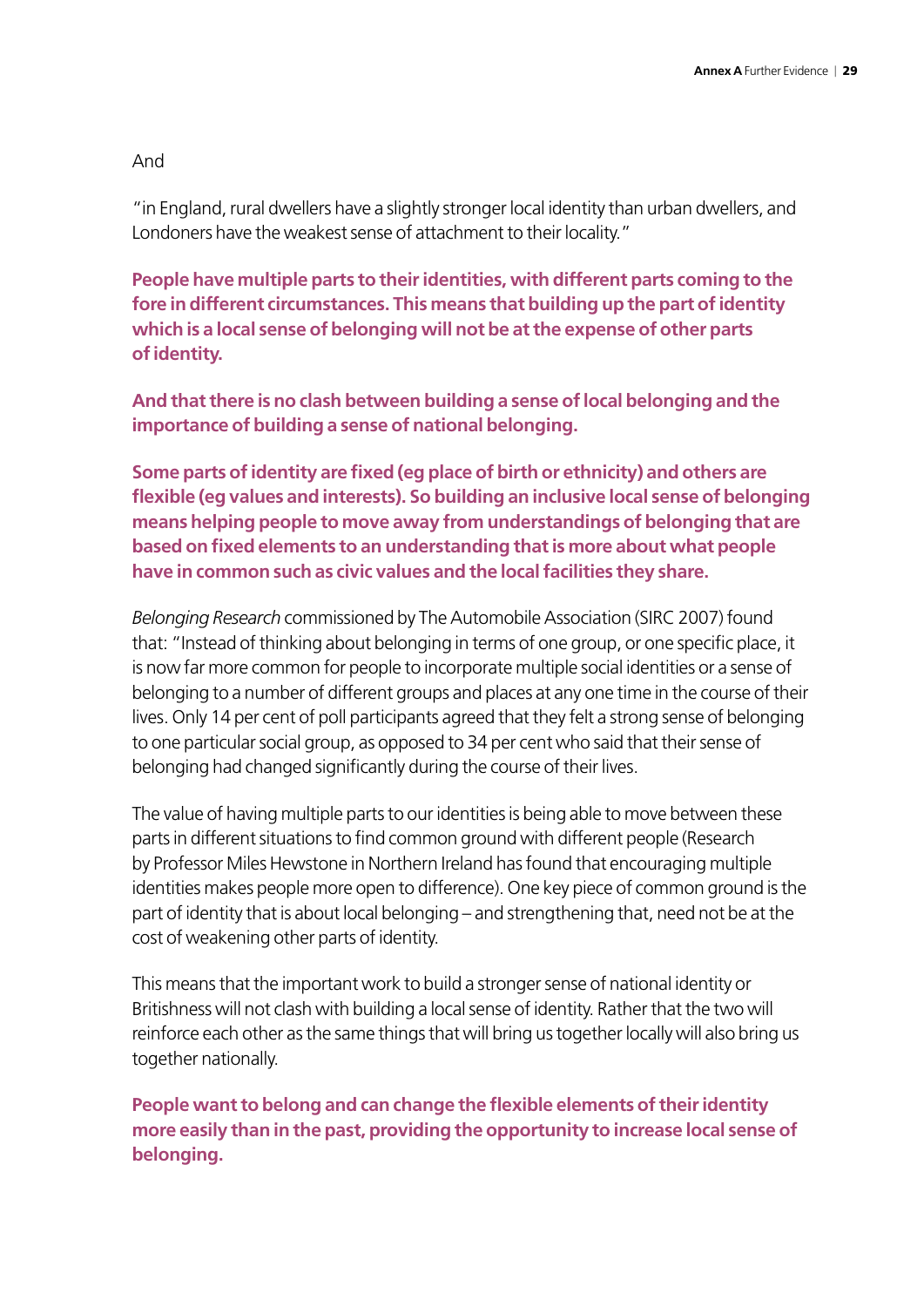*Belonging Research* commissioned by The Automobile Association (SIRC 2007) found that: "On one level, belonging is certainly changing. While in the past a sense of belonging was more rigidly defined in terms of the traditional markers of social identity such as class or religion, people are now far more able to choose the categories to which they belong. We are now able to select from a wide range of groups, communities, brands and lifestyles those with which we wish to align ourselves and which, in turn, shape our social identities.

At the same time we may, or may not, remain rooted in our families or in the place in which we were born. The 'landscape' of belonging may have changed – with much greater opportunity these days to opt in and opt out of various groups – but we still want the same things from membership of these groups. We have timeless needs for social bonding, loyalty, security and acceptance. … One aspect of this transition, then, is greater social freedom – we are able to join and leave certain social groups more easily than in the past. On the other hand, this suggests a greater sense of uncertainty – having more freedom can also involve being uprooted and unanchored."

#### **Building a local sense of belonging is about reaching: newcomers who are looking for something to sign up to; existing residents who feel marginalised and who need to be supported to adapt to change; and existing residents who lack pride in their neighbourhood.**

We know that there is no correlation between the level of diversity and the level of cohesion; we also know that migration needs to be combined with deprivation for it to have a negative impact of cohesion and this negative impact is strengthened by an area's lack of experience of migration. This message that the impact of migration largely depends on the attitudes and circumstances of existing residents is an important one, borne out by *Immigration and social cohesion in the UK The rhythms and realities of everyday life* Mary Hickman, Helen Crowley and Nick Mai (JRF 2008) which found that "a recurring 'negative' dynamic was observed in neighbourhoods characterised by:

- the feeling of declining (cultural, economic, spatial) predominance of a group representing itself as 'from here'
- a prevailing social and cultural heritage referring to a 'close-knit' social environment and translating into specific codes of neighbourly and civic behaviour
- a strain on strategic resources (employment, income benefits, subsidised housing, good education facilities)
- a lack of information about the arrival of new groups in their immediate setting, their background and their right to access shared (scarce) resources.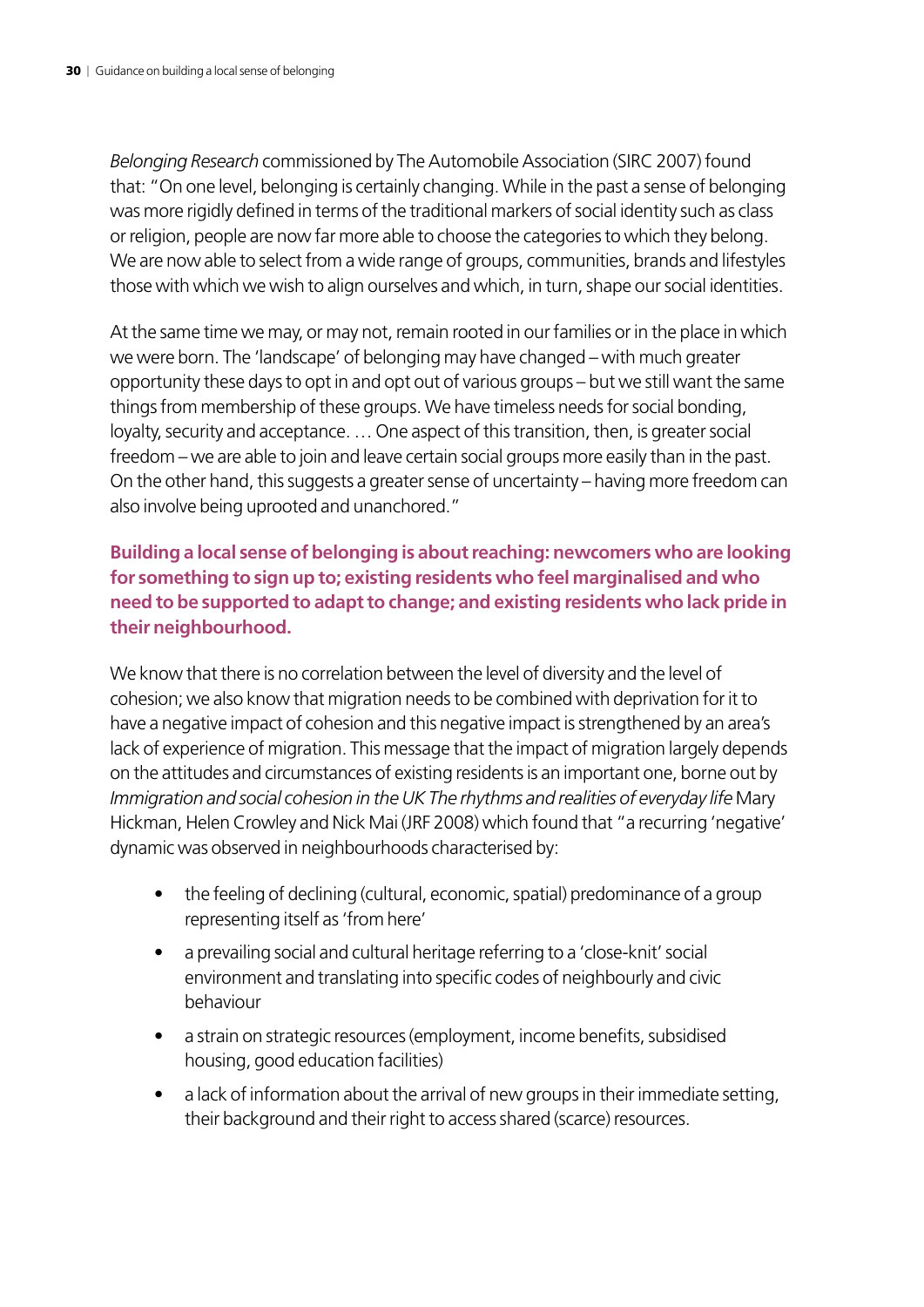In these areas …. people who feel they represent the predominant 'declining' majority:

- interpreted minimalist or different (cultural, urban–rural, etc.) notions of neighbourliness and 'civility' as lack of interest/respect and/or hostility
- expressed feelings of resentment for their subjection to prolonged deprivation/ marginalisation and lack of access to social mobility by blaming newcomers for structural shortages in social provision (subsidised housing, non-exploitative low skilled jobs, economic support, education)
- produced dynamics of acute social antagonism (racist attacks, harassment, bullying) against newcomers."

"The opposite 'positive' case is that of areas marked by:

- a significant demographic, economic and cultural presence of diverse migrant populations
- the common (by long-term minority ethnic residents and by new arrivals) acknowledgement of the area's social and cultural heritage as mixed
- the common acceptance of a plurality of styles of neighbourliness
- the common acknowledgement of the coinciding of socio-economic growth/ stability and the arrival of new migrant or minority ethnic groups.

In these contexts, the absence of a feeling of privileged entitlement to belonging to the area attached to a specific ethnic/faith/racialised identity makes it easier for the majority of residents to:

- accept or ignore different (cultural, urban–rural, etc.) notions of neighbourliness as part of a predominant acceptance of cultural pluralism
- express feelings of appreciation for the cultural diversity of the area, which is seen as a positive asset of local identity
- produce adequate institutional responses of acceptance and solidarity towards newcomers …
- experience the arrival of new groups as in line with the history and everyday experience of the place, and as a resource for the economic well-being of the area".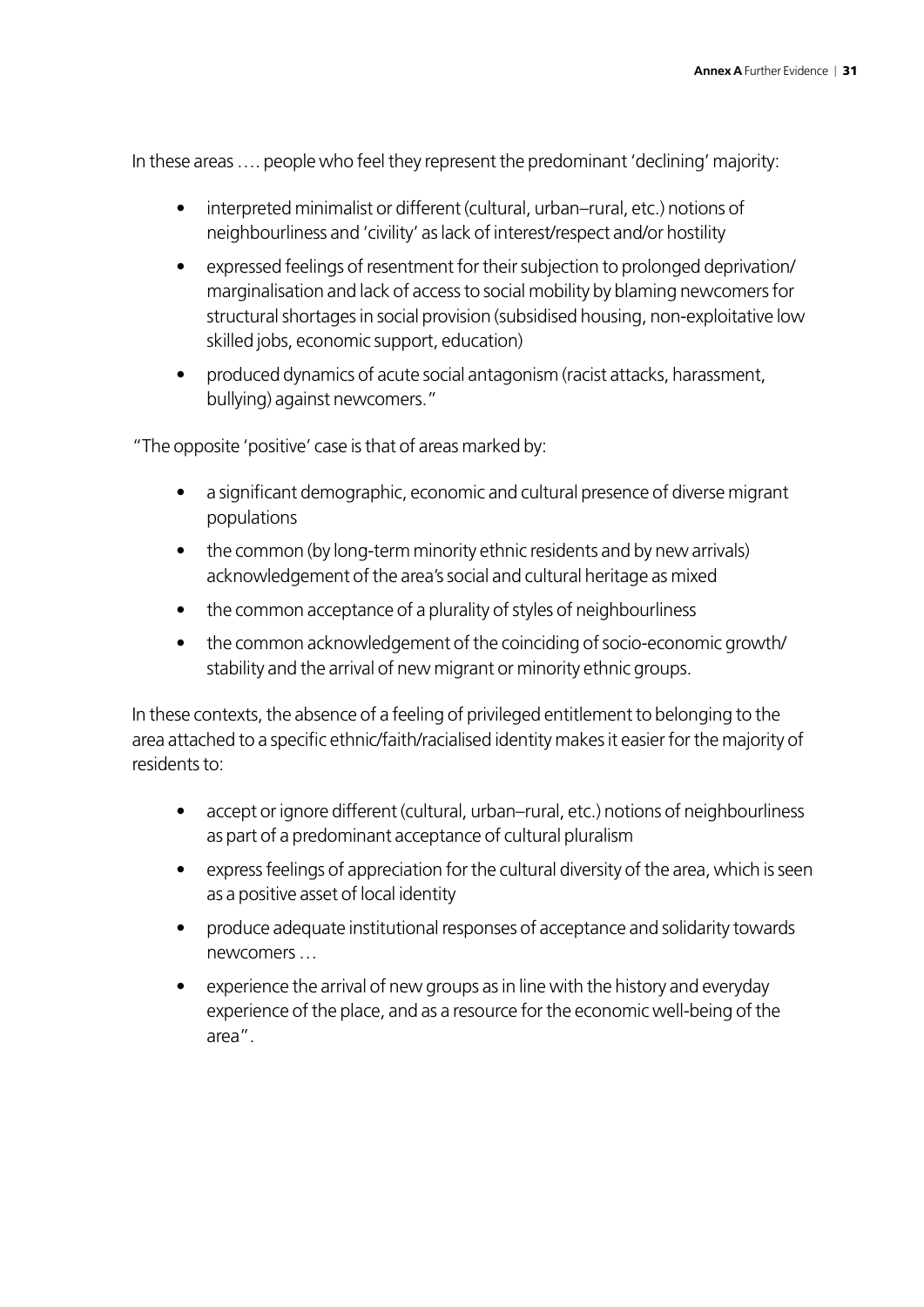The tomorrow project also looked at the challenge of deprivation: "'Left behind' identities will persist in areas of multiple deprivation. They will remain deep-seated for a whole variety of complex reasons – for example:

- Economic isolation. Many of these localities, particularly in the conurbation cores, lack sites suitable for business expansion and are a long distance from factories, call centres, retail parks and other potentially suitable centres of employment, which are increasingly located on the periphery of large towns. They are cut off from outside – physically (outer estates may have a single street in and out), culturally (with a dependency culture for instance) and relationally (with few networks into mainstream society: networks play a key role in helping people into employment). So even if jobs do emerge nearby, many residents will be excluded from them
- Multiple deprivation. Typically, concentrations of poverty are associated with ill-health, family breakdown, high rates of teenage pregnancy, crime and social misbehaviour, an unattractive physical environment and other problems that go with poverty. Not surprisingly, those who get jobs tend to move out, often denuding the community of potential leaders and of individuals who could have 'leavened' the concentration of disadvantages. People who remain frequently live chaotic lives, making it still more difficult to regenerate the area."

Clearly if local areas are able to influence attitudes among those who feel marginalised so they feel more positive, that will do much to ease tensions and give a greater sense of local belonging.

As we become more mobile and fewer of us sign up to traditional institutions, the mechanisms of the past for the setting and communication of local social norms and principles of behaviour are no longer so relevant. However, people still want to feel that when they live in or move into a neighbourhood, that they are signing up to something. This provides the opportunity for the local area to provide a concept of what its neighbourhoods are about – to give people something to integrate into.

For migrants, getting the balance between individual identity and integration is something for each person to negotiate – and giving people a sense of what to integrate into will help in this process.

Finally, there may also be people who live in a neighbourhood, but say they come from a neighbourhood nearby that is more aspirational, so work on belonging can build their pride and make them happy to say they come from the neighbourhood they live in.